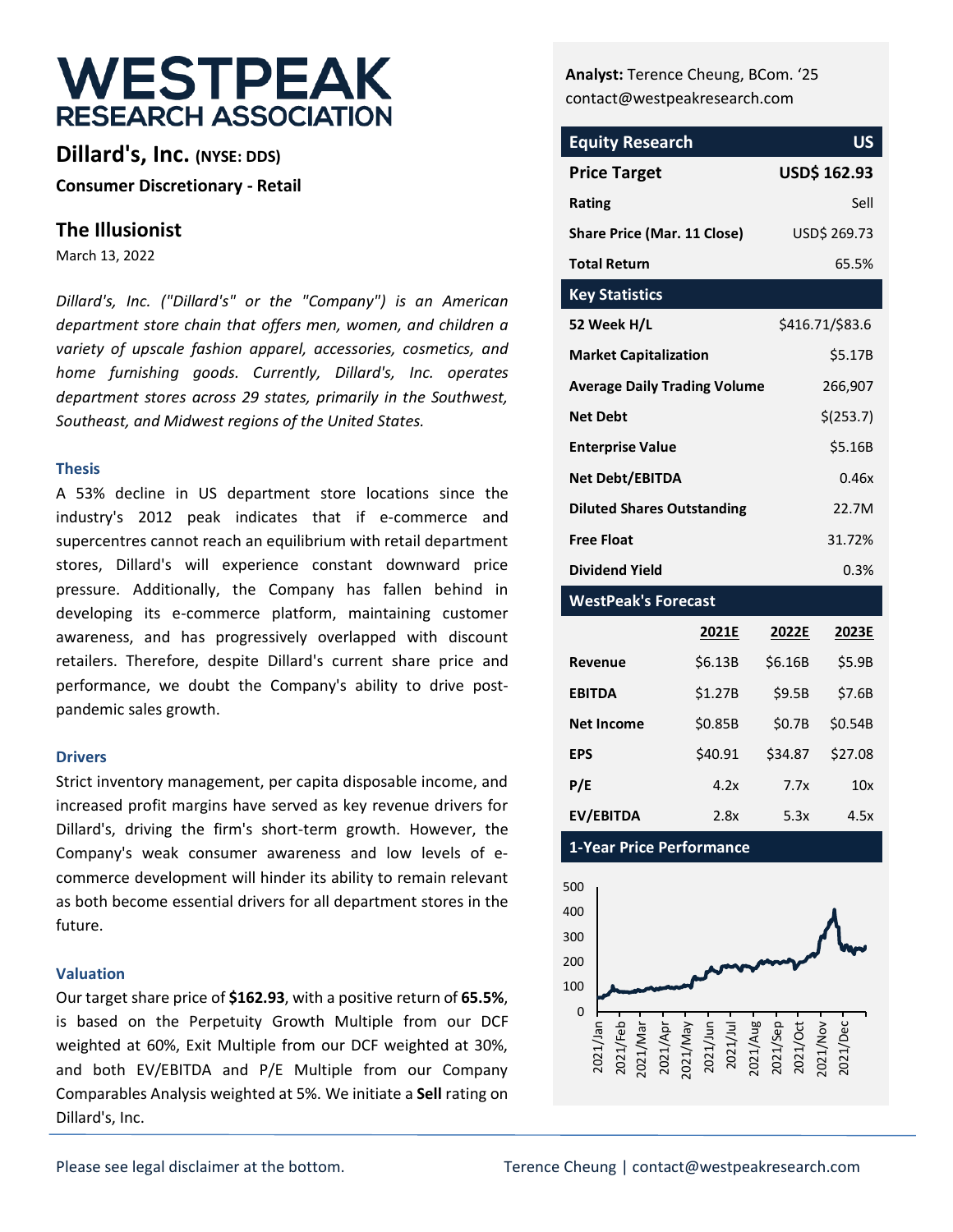

## **Business Overview/Fundamentals**

#### Company Overview

Dillard's, Inc. is headquartered in Little Rock, Arkansas, and is considered one of the largest department store chains in the United States. It operates with two distinct segments: Retail and Construction. The Company specializes in retail by providing men, women, and children with a wide variety of merchandise, including fashion apparel, accessories, cosmetics, and home furnishing goods. Simultaneously, the Company also operates a general contracting construction firm, CDI Contractors LLC, that builds and remodels real estate projects for other businesses. Since the founding of Dillard's in 1938, the Company has grown to operate an internet store, 280 retail locations, and 30 clearance centres across 29 states, primarily in the Southwest, Southeast, and Midwest regions of the United States.





*Source: ScrapeHero*

|                                    | <b>Key Details</b> |                                                           |                   |
|------------------------------------|--------------------|-----------------------------------------------------------|-------------------|
| Ranking In The Amount of Locations | 1st                | 2 <sub>nd</sub>                                           | 3rd               |
| State                              | Texas              | Florida                                                   | Arizona           |
| Amount                             | 57 Locations (20%) | 42 Locations (15%)                                        | 16 Locations (5%) |
| Total                              |                    | 27 States and Territories Without any Dillard's Locations |                   |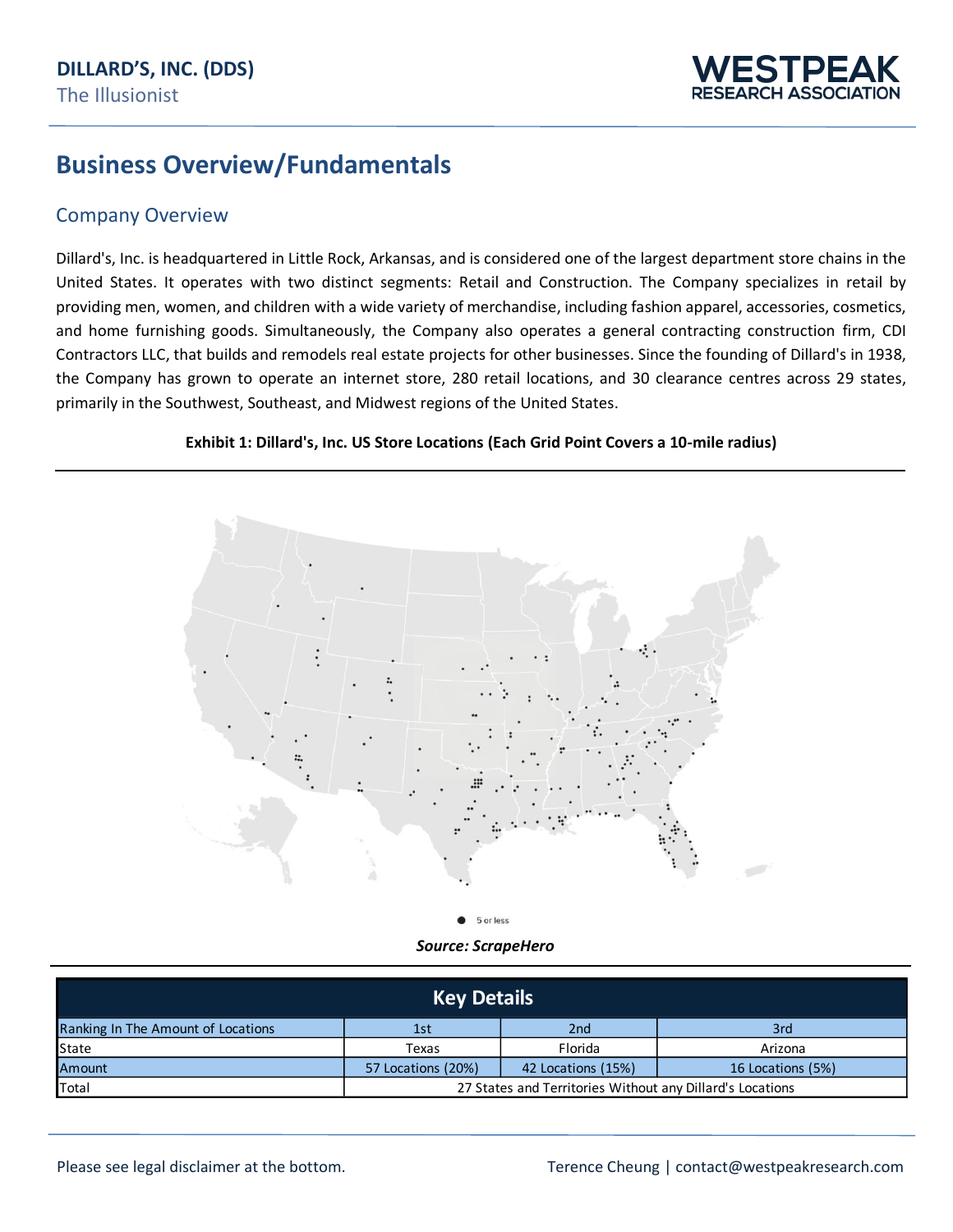

#### Segments of Operation

#### **Retail**

Dillard's retail segment is categorized into seven reportable product groups: Cosmetics, Ladies' Apparel, Ladies' Accessories and Lingerie, Juniors' and Children's Apparel, Men's Apparel and Accessories, Shoes, and Home and Furniture. The Company's largest product categories are Ladies' Apparel and Men's Apparel and Accessories, as they each consist of approximately 20% of Dillard's total sales. Additionally, consumers can purchase from 52 exclusive merchandise brands. Popular selections include Alex Marie, Daniel Cremieux, Gianni Bini, Roundtree & Yorke, and Van Winkle & Co. Most of Dillard's stores are situated in suburban malls and open-air centres while also offering unique services on their e-commerce platform.

#### **Construction**

Apart from the retail segment, Dillard's operates a general contracting construction company that it acquired in 2008 called CDI Contractors LLC. Since the acquisition of CDI, most of the business segment has focused on constructing and remodelling a diversified selection of real estate projects. Projects included building the headquarters of Bank OZK, renovating the University of Arkansas Randal Tyson Track Centre, and constructing or remodelling every Dillard's retail department store. Overall, the construction segment only provided around a mere 1% of total revenue and is not a focus of the Company at this time.

### **Industry Analysis**

#### Overview

Dillard's, Inc. operates in the US Department Stores industry (NAICS 45211), worth \$111.3 billion as of July 2021. Unfortunately, the industry has reached the decline stage of its life cycle, which has resulted in long-term contraction over the past five years. Two notable trends that have accelerated its decline can be derived from the COVID-19 pandemic increasing the influence of e-commerce competition and the growing trend of major firms transitioning their facilities into the Warehouse Clubs and Supercentres industry (NAICS 45291).



**99% 1% Total Revenue by Operating Segment As of October 30, 2021** Retail (99%) Construction (1%)

*Source: Company's FY2022 Q3 Filings*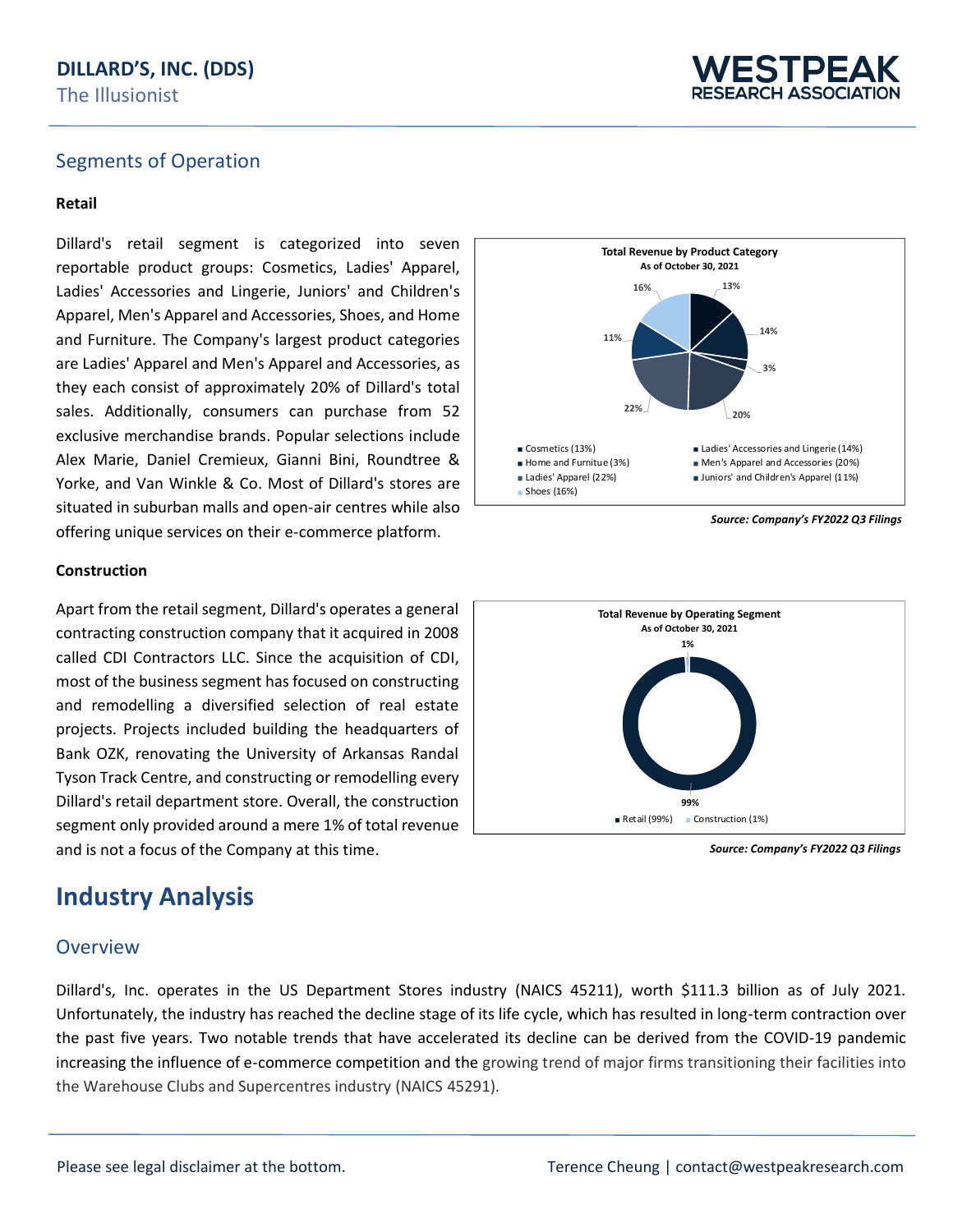







### The New "Normal" in Consumer Decision Making

Throughout the COVID-19 pandemic, consumers have changed how they conduct purchasing decisions. Contrary to popular belief, during the uncertainty of the pandemic, rather than continuing to buy from familiarized brands, around 46% of consumers in the US bought goods from firms that were novel to them. Competitive pricing and inventory availability were essential factors that contributed to this trend. Long-term growth potential was also seen in firms that adopted social responsibility initiatives such as supporting their employees, such as Lululemon, a competitor of Dillard's, Inc. The company



*Source: Periscope by Mckinsey*

responded to the COVID-19 pandemic by establishing a \$2 million financial assistance fund to support brand ambassadors who owned a fitness studio. As a result, it strengthened their overall brand image and value in the industry. The pandemic served as a steppingstone in having this shift become part of "normal" consumer decision making. Therefore, it will remain prevalent in the current and future state of the industry where firms such as Dillard's must adapt towards it to maintain the Company's relevance among its customers.

#### E-Commerce Competition

Over the past five years, the Department Stores industry in the US has experienced an annualized increase of 6.4% in the number of businesses conducted online where shoppers diverted their purchasing efforts toward the E-Commerce and Online Auctions industry rather than established brick and mortar locations. Furthermore, online pureplay retailer sales have expanded at a 30% CAGR over the last decade (UBS Evidence Lab), significantly outperforming industry growth and siphoning market share away from traditional retail operations. An important reason can be due to online businesses incurring lower overhead expenses, which allows them to be highly competitive in terms of price by providing cheaper costs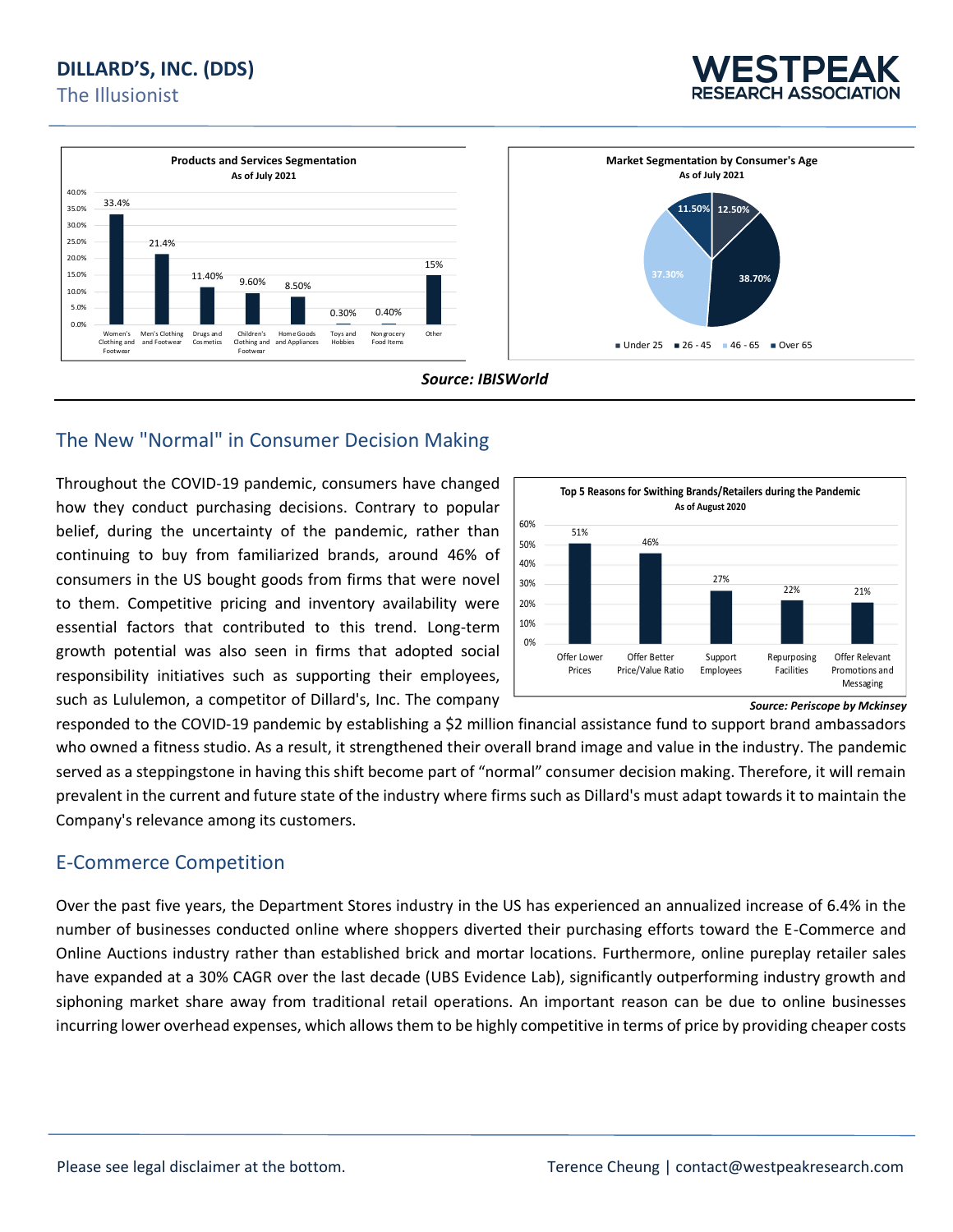

to consumers while undercutting the prices of department store operators. According to UBS estimates, 41% of consumers in 2021 mentioned that they are very likely or somewhat likely to shop apparel, footwear, and accessories through a digital platform compared to 31% in 2018. As a result, department stores experience lower revenue levels and are forced to decrease profit margins by lowering prices, increasing promotional activity, and investing in marketing



campaigns. This is reflected by industry profits only accounting for a mere 3.2% of revenue. Department store operators must be cautious as several firms have operated at a loss, such as Transform Holdco LLC declaring bankruptcy in 2018 due to the nature of e-commerce competition.

#### Warehouse Clubs and Supercenter Conversion

Industry revenue for the US Department Stores industry and the number of establishments decreased at an annualized rate of 8% and 4.3%, respectively, between 2016 and 2021. This trend is attributable to companies converting their facilities into warehouse clubs and supercentres by offering grocery items in their product lines. A notable example can be seen when Walmart exited the industry due to the company generating more than half of its revenue through grocery sales. Over the past several years, this changing dynamic has become increasingly prevalent as firms cater to consumers shifting their preferences toward discount retailers, like supercentres, as they are a one-stop, low price shop for many of their needs. Unfortunately, this siphons away industry revenue as significant firms continue to transition traditional establishments out of the industry. If this trend maintains its current momentum, IBISWorld forecasts a -4.3% and -4% growth rate for industry revenue for the US Department Stores industry and the number of establishments, respectively, between 2021 – 2026. Similar to competition deriving from online-based businesses, industry operators are expected to experience additional downward price pressure as competition derives from discount retailers.

### Competitive Landscape

The concentration ratio of the US Department Stores industry indicates an oligopolistic market structure as the top four companies account for nearly 88.6% of market share in 2021, with most firms holding 5.0% to 20.0% of total industry revenue. Over the past five years, significant merger and acquisition activity, expansion of product offerings, and discount store offerings have caused market share concentration to increase. Furthermore, forecasts indicate that financial burdens from the COVID-19 pandemic and shifting consumer preferences will increase market share concentration through 2026. It continues to force several key players to transition into the e-commerce or



*Source: IBISWorld*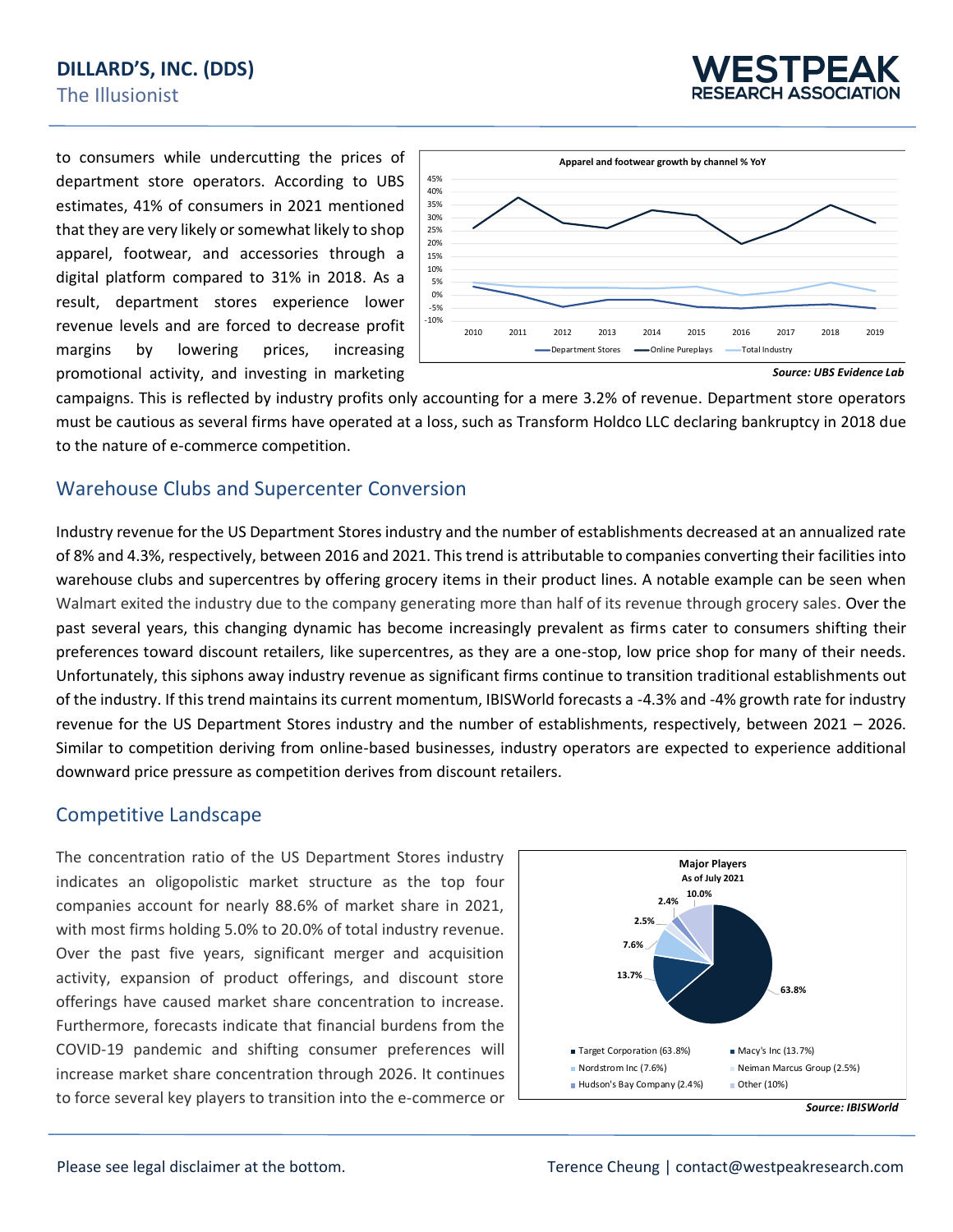### **DILLARD'S, INC. (DDS)** The Illusionist

Warehouse Clubs and Supercentres industry. An increase in firms entering both sectors will increase competition for Dillard's as firms leverage e-commerce and discount pricing strategies.

#### **Barriers to Entry**

High and medium natural barriers to entry help maintain the industry's concentration ratio. Firstly, several players have achieved economies of scale and as a result, can negotiate favorable contracts with suppliers and vendors. In 2021, supply purchasing accounted for 60.7% of industry revenue yet companies, such as Walmart and Target, benefit from cost savings achieved through bulk purchasing. Therefore, substantial amounts of capital are required for any entity wishing to operate in the industry. Moreover, standard necessities of a department store require substantial investments as well, such as rent expenses in high traffic and accessible areas, salary costs, and marketing campaigns. Next, reputation can discourage new entrants as it is universally known that customers tend to gravitate towards brands that they have familiarized themselves with and have already been established for decades. Take for example, Nordstrom Inc. The company's world-renowned customer service policy has allowed it to achieve high levels of consumer popularity and loyalty. Entrants without this amount of reputation, customer service, or experience will struggle to develop a sustainable customer base. Finally, distribution networks are proven to be barriers to entry because existing operators gain a competitive advantage through the connections they have formed with vendors, ultimately creating a difficult environment for new firms to set up a favorable supply chain.

#### **Outlook**

The US Department Stores industry is forecasted to continue its long-term contraction through 2026. As previously mentioned, the industry has lost consumers to the rapid digitalization of retail. E-commerce platforms are convenient channels for shopping and can entice consumers with relatively low prices and achieve significant overhead cost savings. Additionally, future technological improvements such as websites making it easier for individuals to compare prices, faster internet connection speeds, and advanced online payment security will further increase consumer preferences for online purchases over brick-and-mortar stores. IBISWorld anticipates that the percentage of online-based retailers will grow at an annualized rate of 3.5% through 2026.

Moreover, key industry retailers are projected to continue to exit the industry as they expand their discount store segment by offering groceries. By 2026, industry establishments will decrease at an annualized rate of 4.1% to 5,137 locations compared to the 6,349 locations in 2021. Furthermore, employment is expected to follow suit, dropping at an annualized rate of 4.6% to 550,661 employees compared to the 696,880 employees in 2021. This trend is likely to continue into the near future as operators contend with the long-term effects of the pandemic while striving to cater to consumers shifting their preferences to convenient discount retailers. However, as the economy recovers from COVID-19, conditions for increased consumer demand are expected as disposable income per capita is forecasted to increase at an annualized rate of 2.7% through 2026. This steady climb will serve as a miniature aid to the industry as department stores traditionally depend on consumer spending and disposable income levels. Nevertheless, with future improvements in technology that can enhance shopping experiences on online platforms and the ever-growing consumer preference for one-stop, low price shops, it is anticipated that e-commerce and discount retailers will continue to capture market share.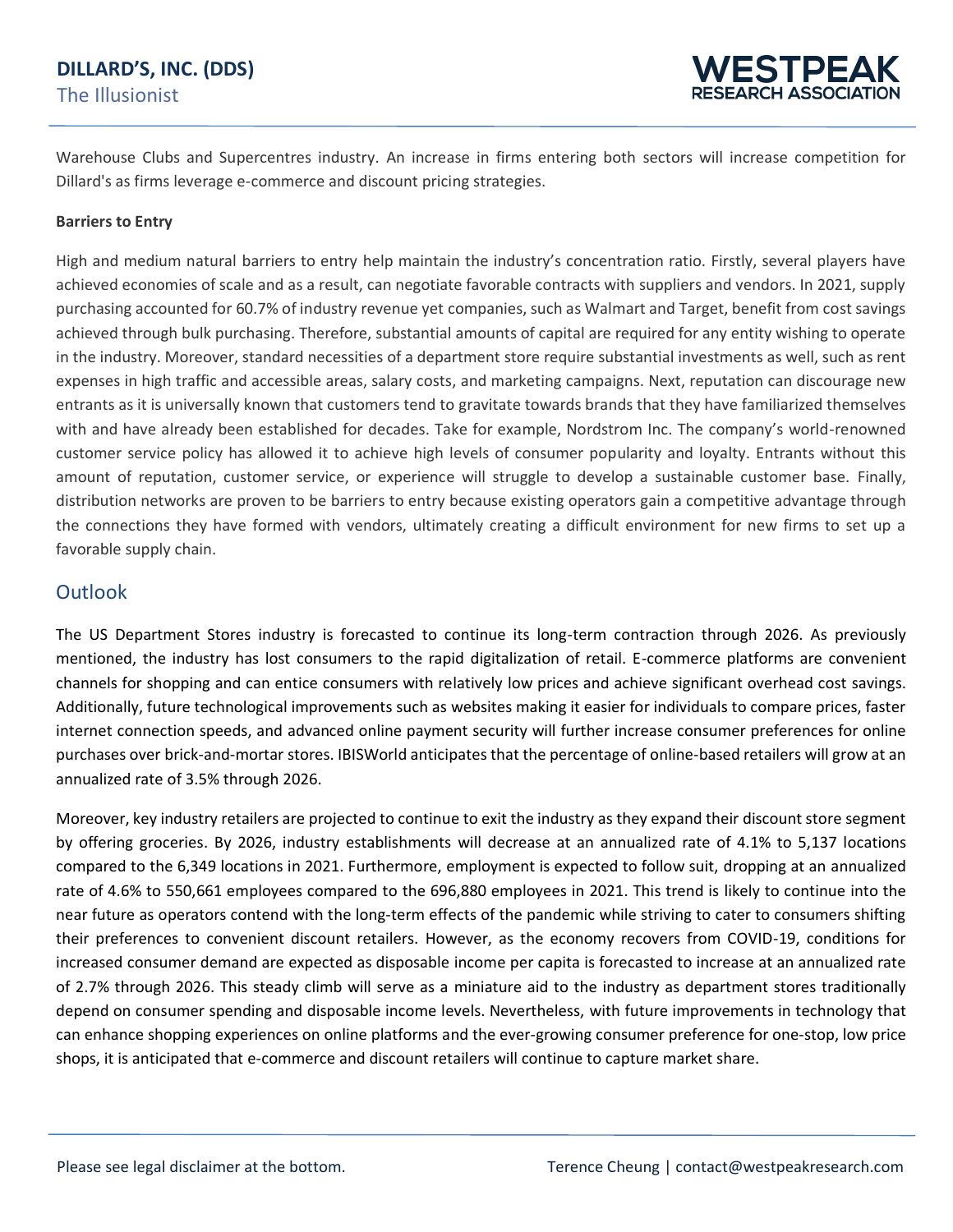



## **Corporate Strategy**

### Emphasize Further Expansion of Exclusive Brand Merchandise

Dillard's, Inc. has stated in their 2020 annual report that they have made significant investments into expanding their exclusive brand merchandise portfolio and are planning to continue to do so. The Company recognizes that its exclusive brand merchandise selections benefit both Dillard's and its customers. Dillard's customers receive fashionable and high-quality products, while the private label merchandise program allows the Company to achieve its standards and utilize it as a point of differentiation from other retailers. Additionally, launching a new product line has proven an extremely beneficial marketing strategy for the Company (e.g., the launch of Nicola Bathie for Antonio Melani on September 28, 2021). The collection was orientated around the themes of romantic silhouettes and flounced hemlines. Although Dillard's recorded positive feedback from its key markets and heightened consumer attention, brand awareness remains relatively lower than the Company's competitors. This indicates that its marketing campaigns have short rather than long-lasting impacts on its consumer



*Nicola Bathie for Antonio Melani*

base. As the expansion of Dillard's private label merchandise becomes a key strategy, we doubt it will allow the Company to remain relevant among consumers.

### Increase The Number and Use of Private Label Credit Cards

In alliance with Wells Fargo Bank, Dillard's, Inc. offers its consumers private label credit cards. Consumers who open an account are rewarded with discounts on future purchases, provided private shopping, direct mail catalogs, special deals, and advance notice of sale events. Furthermore, the cards ultimately build customer loyalty, encourage repeat purchases,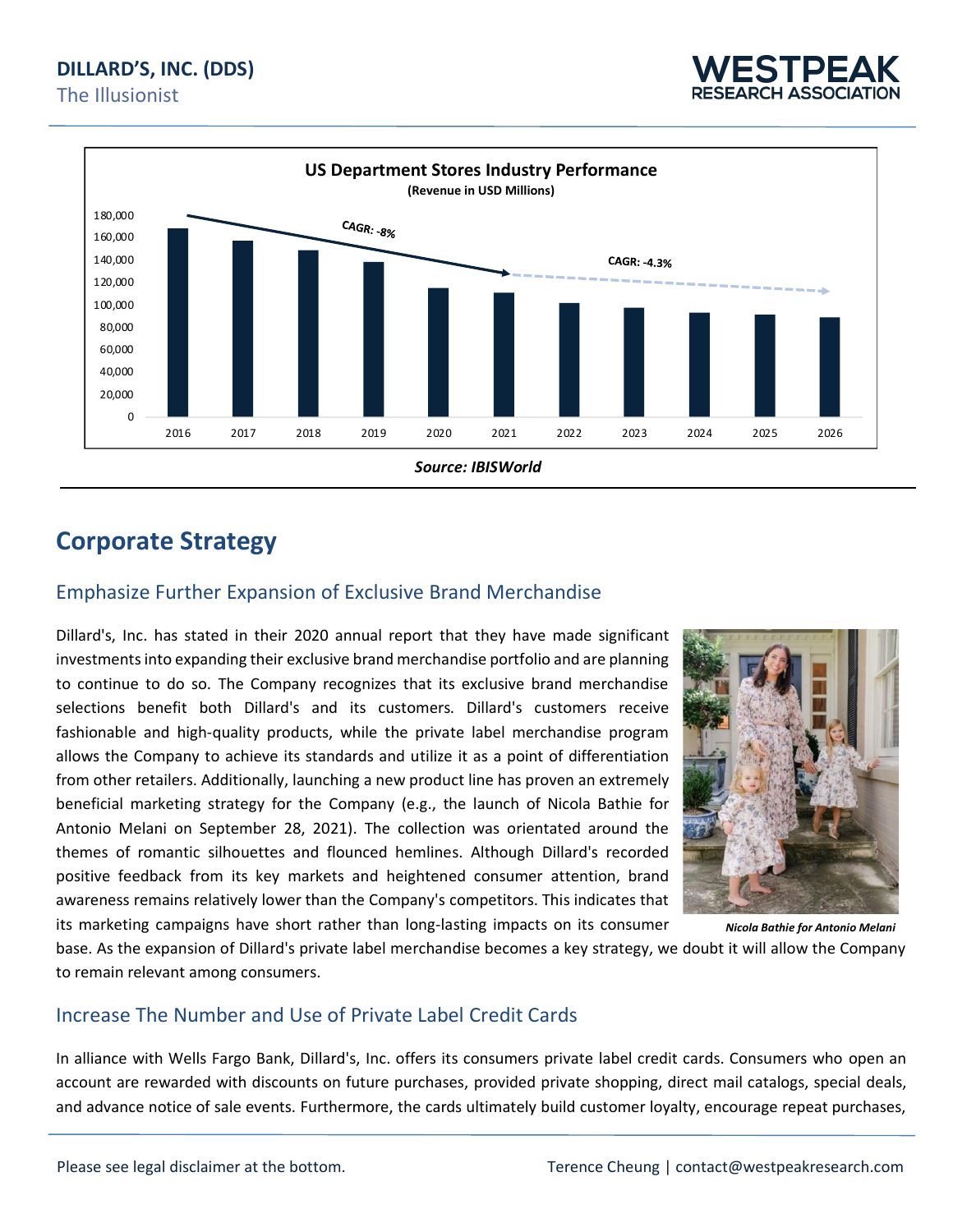

and generate opportunities for upselling, which adds incremental revenue. Although Dillard's has consistently advertised the benefits of the Company's private label credit cards, income from the alliance has decreased from \$105.4 million in 2015 to \$91.2 million in 2019. This potentially indicates that consumers are merely not interested in Dillard's products even when the Company is offering special incentives. Therefore, we believe that increasing the usage of private label credit cards will not expand Dillard's consumer base nor increase revenue.



## **Catalysts**

### Anchor Store at University Place in Orem, Utah

Management has announced that Dillard's will open a new anchor store (160,000 square feet) at University Place in Orem, Utah, in the Spring of 2022. The retail center is currently shifting from being just a regional shopping mall into a modern 112-acre urban mixed-use gathering hub. The mall will include the elements of residential units, including apartments, townhomes, and condos within walking distance from entertainment and retail services. Contrary to the beneficial aspects of University Place, we believe that it will provide marginal value to Dillard's due to the Company's low brand awareness and inability to create lasting impressions on consumers. If Dillard's new anchor store cannot provide a standard return in revenue, it will quickly become a hindrance to the Company's retail segment as cash is wastefully spent on the location's SG&A and COGS expenses. In return, it amplifies the absence of Dillard's investment in e-commerce development.



*Source: University Place Orem, Utah*

### The War between Russia and Ukraine

During the month of February 2022, consumers from around the world have paid significantly more for goods and services due to the war between Russia and Ukraine. According to the Bureau of Labor Statistics, inflation from the conflict has caused the Consumer Price Index (CPI) to rise by 7.9% in February compared to last year —the fastest annual jump since 1982. Similarly, the energy index rose by 3.5% for the largest monthly rise since October and the food price index jumped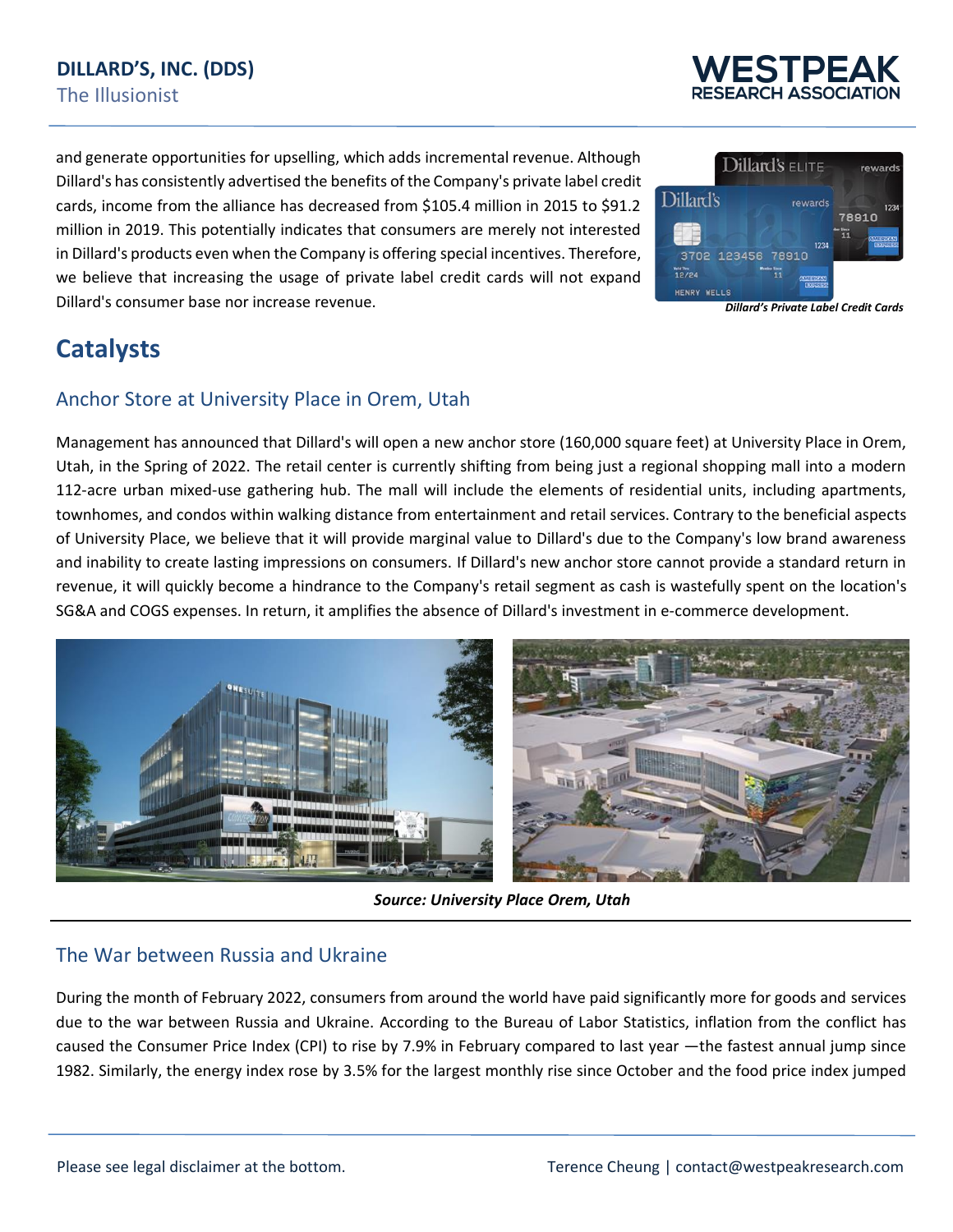

1% month over month in February compared to January's 0.9% rise. Even with the core CPI excluding food and energy prices, it still accelerated by 6.4% in February. As a result, March 2022 will serve as a catalyst for Dillard's as expectations are signaling that inflation can rise to  $10 - 15%$  during this month as Russia shows no indication in retracting its forces from Ukraine. This will detrimentally impact Dillard's as the continuation in the increase of prices will encourage consumers to become even more price-sensitive, therefore, the Company will



need to provide better prices to avoid substantial market share losses. It will most likely result with Dillard's decreasing most of its substantial gross margins, which will hamper stock performance as one of its key drivers is eliminated.

## **Management Team**

### William T. Dillard II — Chief Executive Officer

William Dillard II, who holds an MBA from Harvard University, has been the Chairman at Dillard's, Inc. since 2002. He has developed an unmatched knowledge of the industry and the Company's operations. Before assuming his role as CEO, he served as a Director of LiveRamp Holdings, Inc (formerly known as Acxiom Holdings) and an Independent Director of Barnes & Nobles, Inc. Mr. Dillard has also received a plethora of business awards, including the Arkansas Business Hall of Fame.

### Alex Dillard — President

Alex Dillard has served as the President of Dillard's, Inc. since 1988 and has been a Board member since 1975. Currently, he leads one of the largest merchandising portions of the Company. The Board benefits from Mr. Dillard's 45 years of experience in the Department Stores industry and his understanding of the unique characteristics of merchandising in many different geographic regions of the country. This guides Dillard's, Inc. in executing decisions that meet the needs of different customer bases.

### Phillip R. Watts — Co-Principal Financial Officer & Principal Accounting Officer

Phillip Watts has upheld the role of Co-Principal Financial Officer and Principal Accounting Officer at Dillard's, Inc. since 2015 and has served as Vice President of Tax at Dillard's Inc. from 2002 to 2015. Before joining the Company in 1994, he served in the tax department of Wal-Mart Stores, Inc. Mr. Watts received his Bachelor of Arts in Accounting from Ouachita Baptist University in 1984 and is a member of the American Institute of Certified Public Accountants.



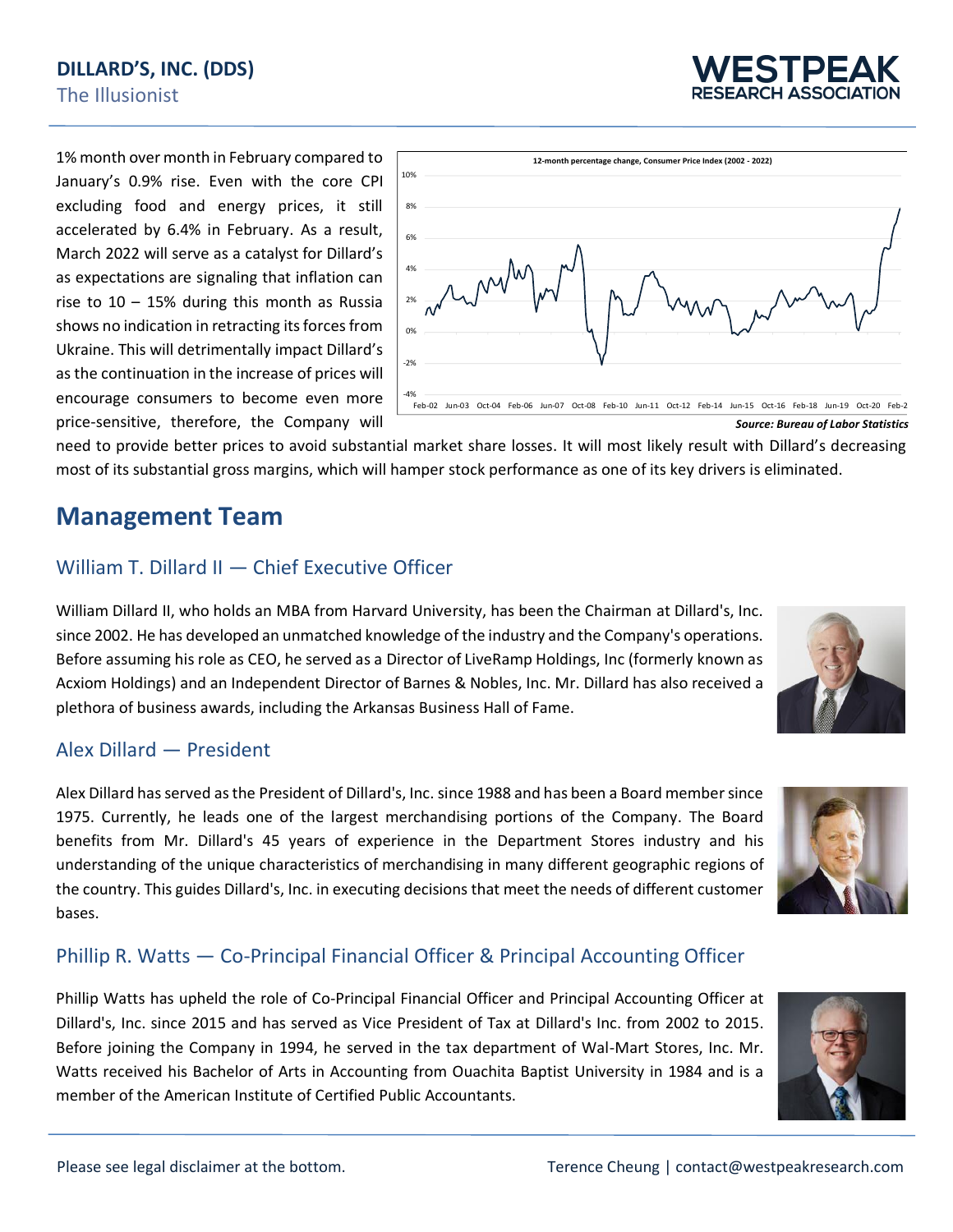### Management Compensation

Based on Company guidance, the core elements of Dillard's compensation program are to align each executive's compensation with the firm's short-term and long-term performance, promote a pay-for-performance culture, and provide incentives to attract, retain and motivate essential executives who are crucial to the Company's long-term success. As of April 2021, 93% of Management's compensation structure consists of salary and non-qualified deferred compensation while 3% consists of stock awards and all other compensation.

|                     |                                                                       |    |              | <b>Management Compensation Structure as of April 2021</b> |                                                        |                           |                           |
|---------------------|-----------------------------------------------------------------------|----|--------------|-----------------------------------------------------------|--------------------------------------------------------|---------------------------|---------------------------|
| <b>Name</b>         | <b>Principal Position</b>                                             |    | Salary       | <b>Stock Awards</b>                                       | <b>Nonqualified</b><br><b>Deferred</b><br>Compensation | All Other<br>Compensation | <b>Total Compensation</b> |
| William Dillard, II | Chief Executive Officer                                               | S. | 1,070,000 \$ | 54,658                                                    | \$<br>1,718,634 \$                                     | $92,239$ \$               | 2,935,531                 |
| Alex Dillard        | President                                                             | \$ | 1,070,000 \$ | 63,053                                                    | \$<br>2,215,069 \$                                     | 144,297 \$                | 3,492,419                 |
| Mike Dillard        | Vice President                                                        | -S | 765,000 \$   | $44,823$ \$                                               | 1,099,321 \$                                           | 74,330 \$                 | 1,983,474                 |
| Drue Matheny        | Vice President                                                        | S  | 765,000 \$   | $44,823$ \$                                               | 1,301,821 \$                                           | 54,802 \$                 | 2,166,446                 |
| Chris B. Johnson    | Co - Principal Financial<br>Officer                                   |    | 550,000 \$   | $31,973$ \$                                               | 288,135 \$                                             | 82,608 \$                 | 952,716                   |
| Phillip R. Watts    | Co - Principal Financial<br>Officer & Principal<br>Accounting Officer | S. | 550,000 \$   | $31,973$ \$                                               | 379,404 \$                                             | $63,621$ \$               | 1,024,998                 |
| <b>Total</b>        |                                                                       | \$ | 4,770,000 \$ | 271,303 \$                                                | 7,002,384 \$                                           | $511,897$ \$              | 12,555,584                |

*Source: Thomson ONE*

## **Investment Theses**

#### Market View

The market is applauding Dillard's, Inc. for being able to flourish during the economy's rebound from COVID-19 as the Company has consistently exceeded earnings expectations throughout the first three quarters of fiscal year 2022, resulting with DDS increasing by an astronomical amount of 321.39% in the past year. From this, sentiment around DDS continues to grow with analysts believing that the Company has long-term growth potential due to the momentum it has gained. However, questions have risen regarding Dillard's commitment towards CDI Contractors LLC. Instead of Dillard's investing capital into improving the overall Company, such as developing marketing strategies that can increase consumer awareness, the firm continues to invest capital towards CDI Contractors LLC, which isn't related with the Company's primary specialization of being a department store. Additionally, it provides a mere 1% of Dillard's total revenue, which indicates the inefficiency and lack of rationale behind this decision. From an investor's perspective, this begs the question of whether the firm has the ability and understanding to sustain and drive post-pandemic growth in a declining and an already highly competitive industry.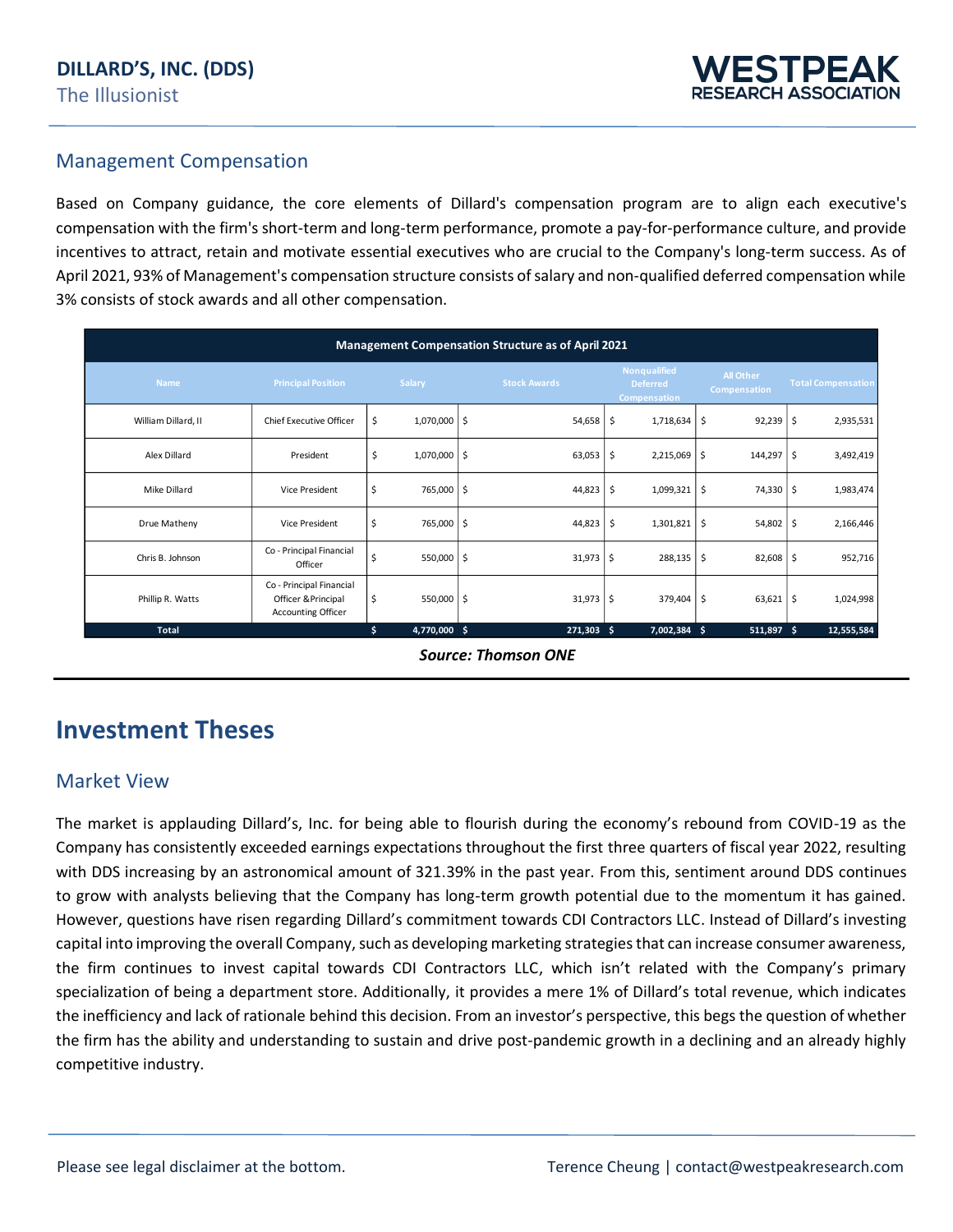#### Investment Thesis 1: Low Consumer Awareness

Similar to many department stores, Dillard's retail and ecommerce platforms flourish with high consumer traffic. Unfortunately, the Company's limited retail presence in regions of the Northeast, Northwest, and upper Midwest of the US has proven detrimental. Consumer awareness regarding Dillard's, Inc. is lower than the industry average of 53% and its retail competitors, such as Nordstrom and Macy's. There is a lower probability of



consumers recognizing Dillard's as a destination to buy fashion apparel, cosmetics, footwear, and accessories. This also indicates that the Company's marketing efforts have low impact and low retention rates among its target demographics. Walmart leads with 80% awareness, while Amazon came in second with 79%. Both firms are likely benefiting from consumers' ongoing shift to online and discount channels — areas in which Dillard's is falling behind on. According to UBS estimates, consumer awareness for Dillard's has fallen over the last three years from 53% in 2018 to 45% in 2021. If the Company cannot strategically improve consumer awareness, the Company will experience a long-term contraction in revenue performance.

### Investment Thesis 2: Lack of E-Commerce Development

The Company's store count has gradually declined over the past 20 years, from 342 locations in 1999 to 280 sites in 2021, due to secular trends of consumers shifting to online and discount retail channels, which is expected to continue. This will inevitably decrease total revenue from the Company's retail operations. Although Dillard's e-commerce platform has barely mitigated against it, it is very doubtful that it will be able to make up for the continuation of declining store sales. The history of Dillard's capital expenditures indicates that it under invests in its digital platform and prioritizes store remodeling and new openings, seen in the Company owning 90% of its retail store square footage and 100% of its corporate headquarters, distribution, and fulfillment facilities. Meanwhile, competitors have increasingly developed their e-commerce platforms to compete with online-based firms. Although Dillard's does not disclose how much sales derived from its e-commerce store, several reports indicate that it can range from 5% to 17% for FY 2022, while its competitors have online sales accounting for above 30% of total revenue. Additionally, tangent with Dillard's low consumer awareness, a mere 1% of consumers considered the Company as one of the department stores that they shop online with the most, which is relatively lower than competitors. Overall, total revenue, along with its share price, will decrease if Dillard's continues to fall behind on developing its e-commerce platform while its stores falter to industry trends.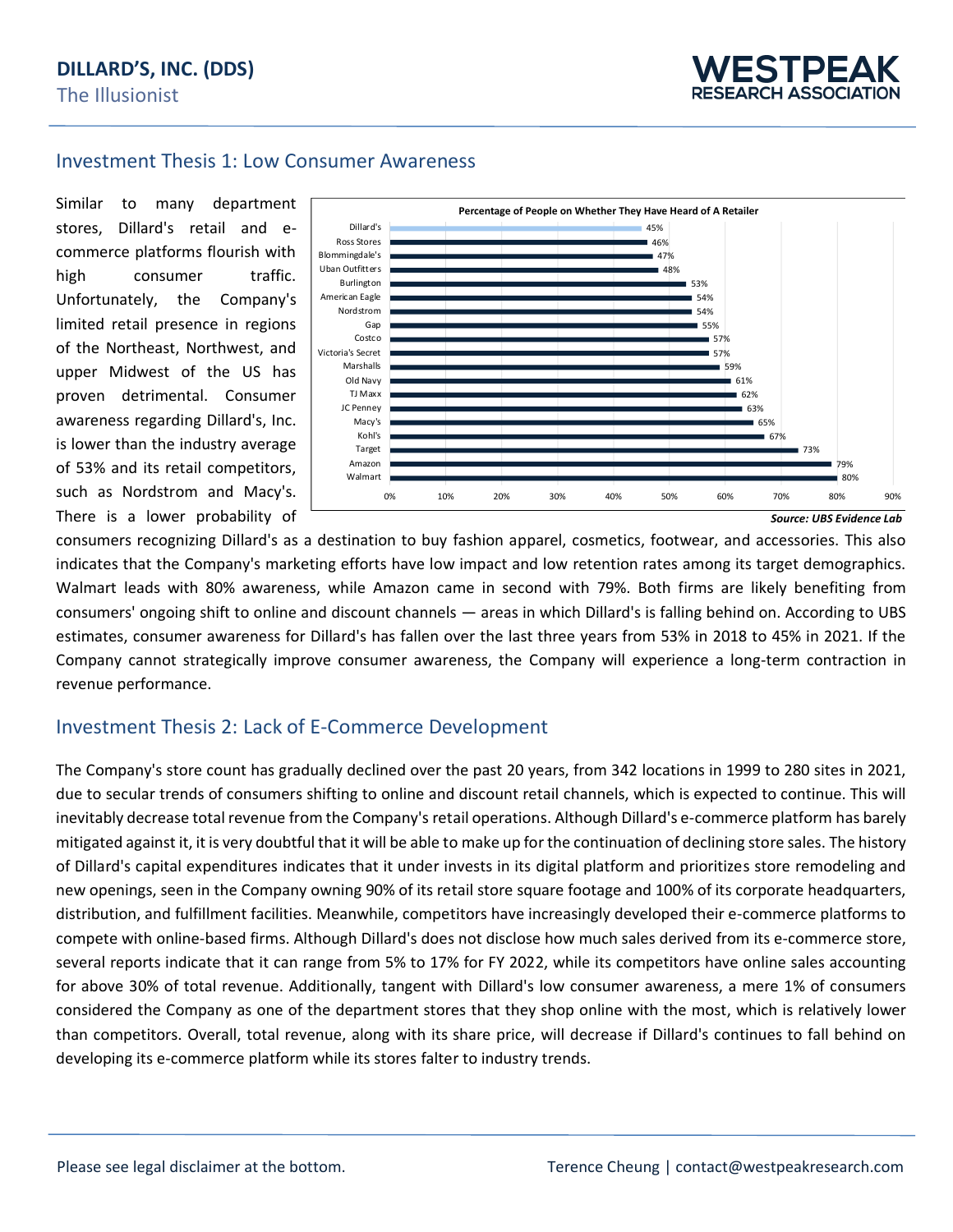### Investment Thesis 3: Overlap with Reputable Discount Retailers

An area of concern regarding Dillard's, Inc. is the overlap with reputable discount retailers as the US Discount Department Stores industry is expected to grow at an annualized rate of 1.3%. As a result, an increase in overlap is expected and ultimately increases the possibility of Dillard's experiencing substantial decreases in consumer traffic as they become more interested in shopping at other nearby retailers that are more reputable or offer lower prices. Two of



*Source: UBS Evidence Lab*

Dillard's three most extensive overlaps – Ross Stores and TJ Maxx – are discount retailers with higher consumer awareness levels. Consequently, the overlap with Ross Stores has increased 5% year over year, and many other competitors are expected to increase as well as they establish new locations. Overlaps could become exponentially disruptive to Dillard's position in the industry when considering the Company's lack of consumer awareness and e-commerce development.

## **Shareholder Base, Liquidity, Market Depth**

#### Shareholder Base

Dillard's, Inc. currently has 16,627,015 shares outstanding. Insiders own 30.66% of the shares, while institutions own 73.69%. The portion of nearly a third held by insiders indicates an increase in the chances that Management conducts decisions that align with the Company's and shareholders' best interests. A table below provides the top ten shareholders of Dillard's, Inc.

|                                             |                     | Top 10 Shareholders as of December 2021 |                |                    |
|---------------------------------------------|---------------------|-----------------------------------------|----------------|--------------------|
| Shareholder                                 | <b>Shares Owned</b> | % of Shares Outstanding                 | Insider? (Y/N) | <b>Filing Date</b> |
| Newport Trust Company                       | 5,750,556           | 34.59%                                  | N              | 30-Sep-21          |
| Dimensional Fund Advisors, L.P.             | 1,316,316           | 7.92%                                   | N              | 30-Sep-21          |
| Dillard (Alexander)                         | 1,178,158           | 7.09%                                   |                | 22-Nov-21          |
| Weschler (R. Ted)                           | 1,081,000           | 6.50%                                   | N              | 29-Sep-20          |
| Dillard (William T. III)                    | 944,776             | 5.68%                                   | $\mathbf v$    | 17-Dec-21          |
| The Vanguard Group, Inc.                    | 577,018             | 3.47%                                   | N              | 30-Sep-21          |
| Dillard Mike                                | 538,004             | 3.24%                                   |                | 22-Nov-21          |
| Matheny (Drue)                              | 456,368             | 2.74%                                   | $\overline{ }$ | 22-Nov-21          |
| BlackRock Institutional Trust Company, N.A. | 348,548             | 2.10%                                   | N              | 30-Sep-21          |
| Norges Bank Investment Management (NBIM)    | 263,515             | 1.58%                                   | N              | 30-Jun-20          |
| <b>Total</b>                                | 12,454,259          | 75%                                     |                |                    |

#### *Source: Thomson ONE*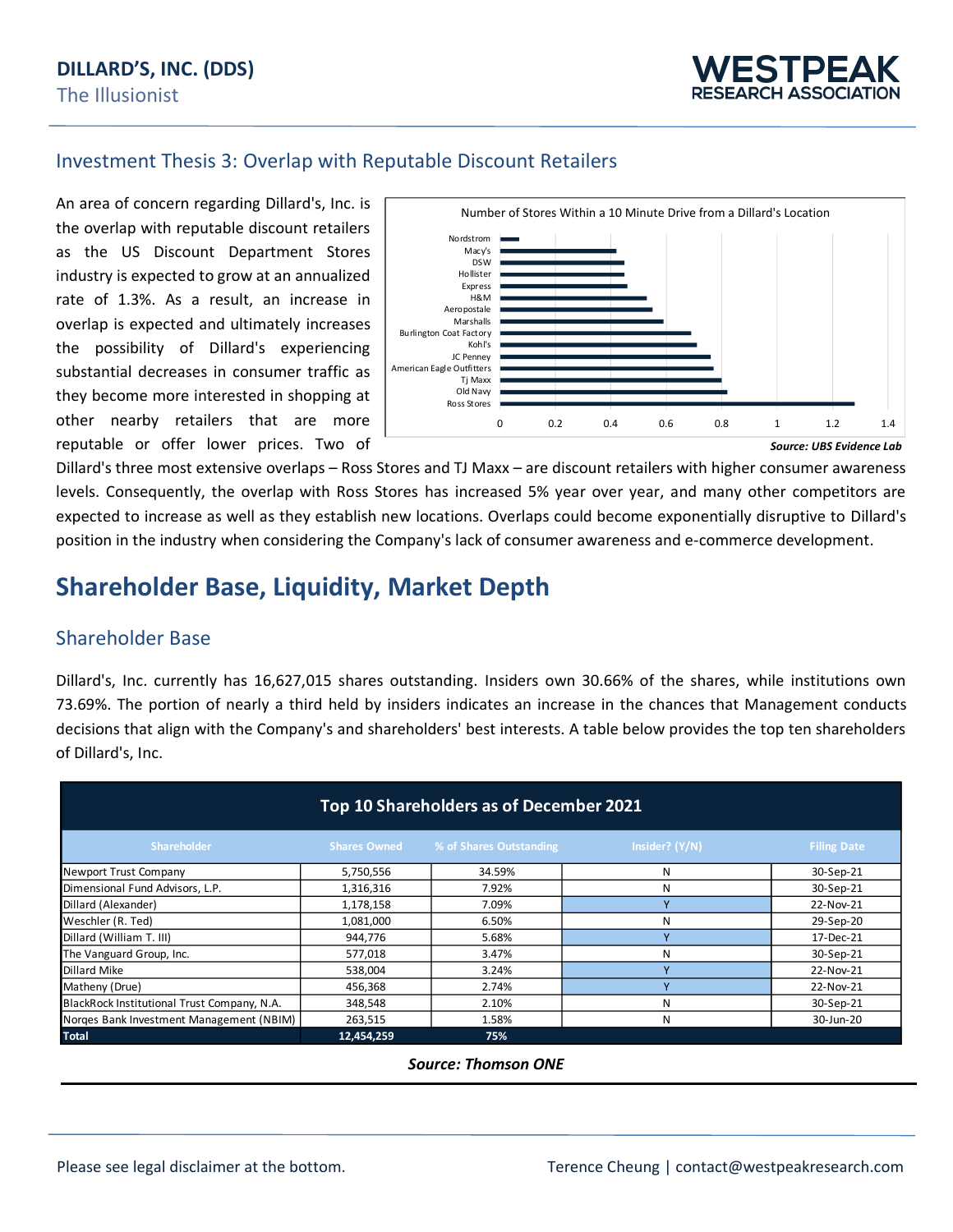### **DILLARD'S, INC. (DDS)** The Illusionist



### Liquidity

Dillard's, Inc. has an average trading volume of 362,858 shares year to date. On October 30, 2021, there was a share repurchase of \$239.2 million (approximately 1.2 million shares), demonstrating that Dillard's had additional cash on hand and was returning excess cash flow. As mentioned before, as of August 13, 2020, the Company owned 90% of its retail store square footage and 100% of its corporate headquarters, distribution, and fulfillment facilities. This would lower their interest expense, which would, ceteris paribus, increase cash flows. Overall, shareholders should not face liquidity problems when exiting their positions.



#### **Dillard's, Inc. (NYSE:DDS) - Volume (YTD)**

## **Valuation**

### Discounted Cash Flow Analysis Assumptions

Although Dillard's, Inc. can be categorized into either the retail or construction segment, we orientated our valuation around its retail segment as construction only accounts for a mere 1% of the Company's total revenue. Moreover, we assume that most of the economy will return to normal throughout FY 2023.

#### **Revenue**

Our revenue forecasts for Dillard's are heavily based on the Company's ability to maintain its competitive position within the US Department Stores industry. We expect Dillard's brick and mortar sales to fall at a quarterly rate of -3% throughout the four quarters of FY 2023 and an annualized rate of -4% during FY 2024 – 2027. This is due to consumers shifting towards digital and discount retail platforms, which are two areas that Dillard's is increasingly falling behind. Additionally, the Company has low consumer awareness and overlaps with off-price competitors, which accelerate consumers being siphoned away.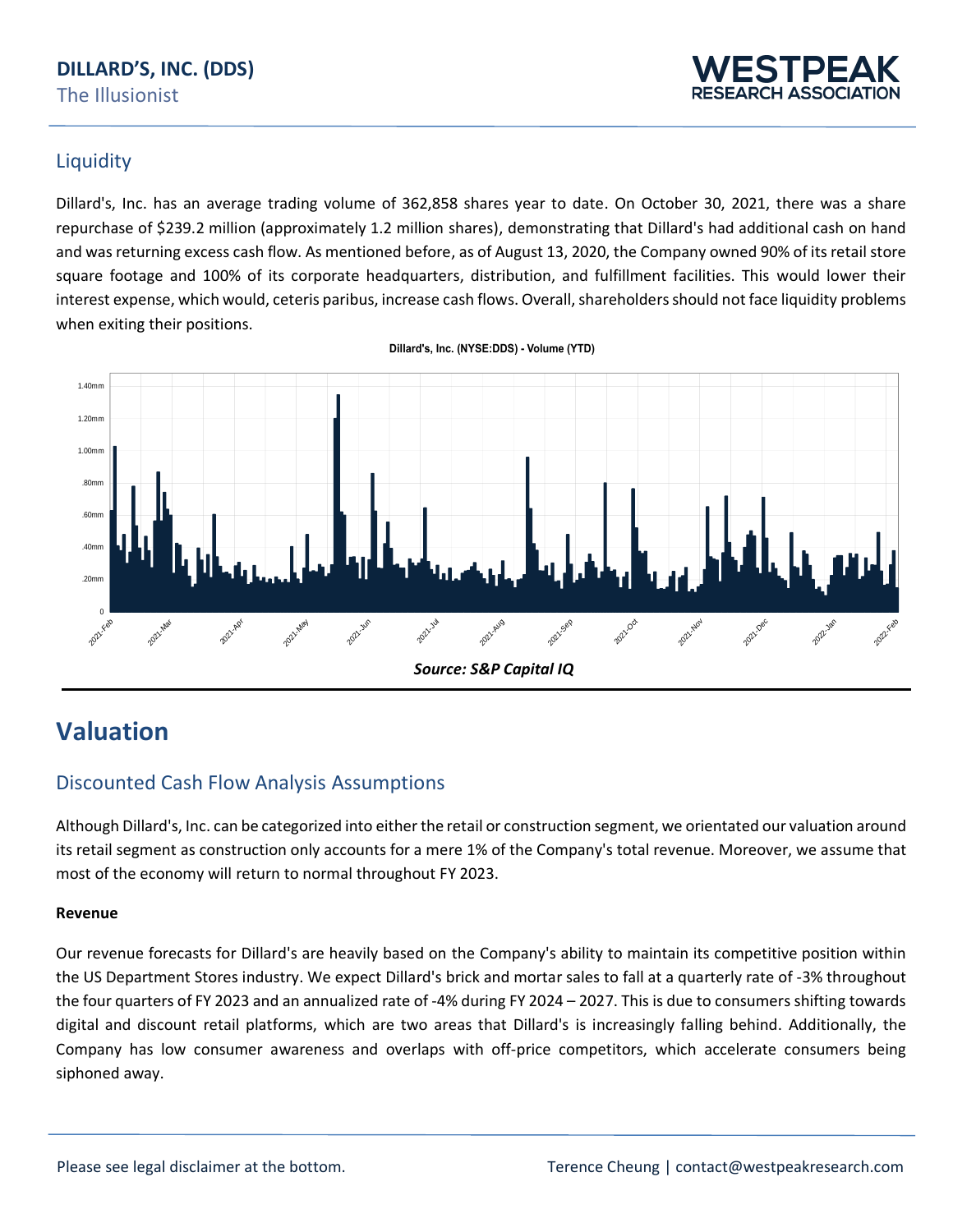

#### **SG&A Costs**

Regarding costs, selling, general, and administrative expenses appealed to us the most. We believe that Dillard's will exponentially increase marketing campaign investments to retain consumers who have leaned towards e-commerce and discount retailers as primary shopping channels. Moreover, as the economy opens, it will be mandated for Dillard's to hire more staff and employees to maintain customer loyalty. Statistics have shown that in 2021 alone, 53% of Americans are willing to cut retail spending by half if they experience poor or mediocre customer service. Throughout FY 2023, we forecasted a 1% increase in SG&A expenses every quarter and an annualized increase of 3% throughout FY 2024 – 2027.

#### **Capital Expenditures (CAPEX)**

Considering that Management has not discussed improving the Company's e-commerce platform, we believe that Dillard's capital expenditures will strictly be reserved for remodelling or launching new retail locations. As of Dillard's Q3 FY 2022 filing, only one location will be built during Spring 2022, and we assume that the Company will not continue to construct new stores afterward as we forecast brick and mortar sales to decline. Therefore, a CAPEX as % of beginning P&E of 140% was forecasted for Q1 FY 2023.

#### **Weighted Average Cost of Capital (WACC)**

We calculated the weighted average cost of capital to be 11.5%. This is derived from two essential factors: the cost of equity and debt. In determining the cost of equity, we determined the risk-free rate of 1.5% by using the US 10-Year Treasury Bill, an expected market return of 10% based on historical averages of the S&P 500, and a beta multiple of 1.26 from Bloomberg, which lead to a cost of equity of 12.2%. In determining the cost of debt, a pre-tax cost of debt of 1.5% was attained based on the interest rate of Dillard's long-term debt and an effective tax rate of 24.6% based on Dillard's income tax. Overall, this led to a cost of debt of 1.8%.

#### **Dividend Policy**

Based on Management's comment in the Company's Q3 FY2022 earnings call, Dillard's declared a special dividend of \$15 per share on the Company's Class A and Class B Common Stock due to record financial performances. Considering this statement, we anticipate dividends to be \$12 per share during FY 2023 and \$10 per share from FY 2024 and beyond as the Company's financial condition diminishes.

#### Comparable Company Analysis

For our comparable company analysis, we have chosen other publicly traded companies based on similar business models and were either direct or indirect competitors of Dillard's, Inc. Our research returned an EV/EBITDA and P/E implied share price of \$443.48.and \$484.51, respectively.

#### **Ralph Lauren Corporation (NYSE: RL)**

Ralph Lauren Corporation designs, markets, and distributes men's, women's, and children's apparel, accessories, fragrances, and home furnishings. The Company's products are sold under a wide range of brands, and Ralph Lauren's operations include wholesale, retail, and licensing.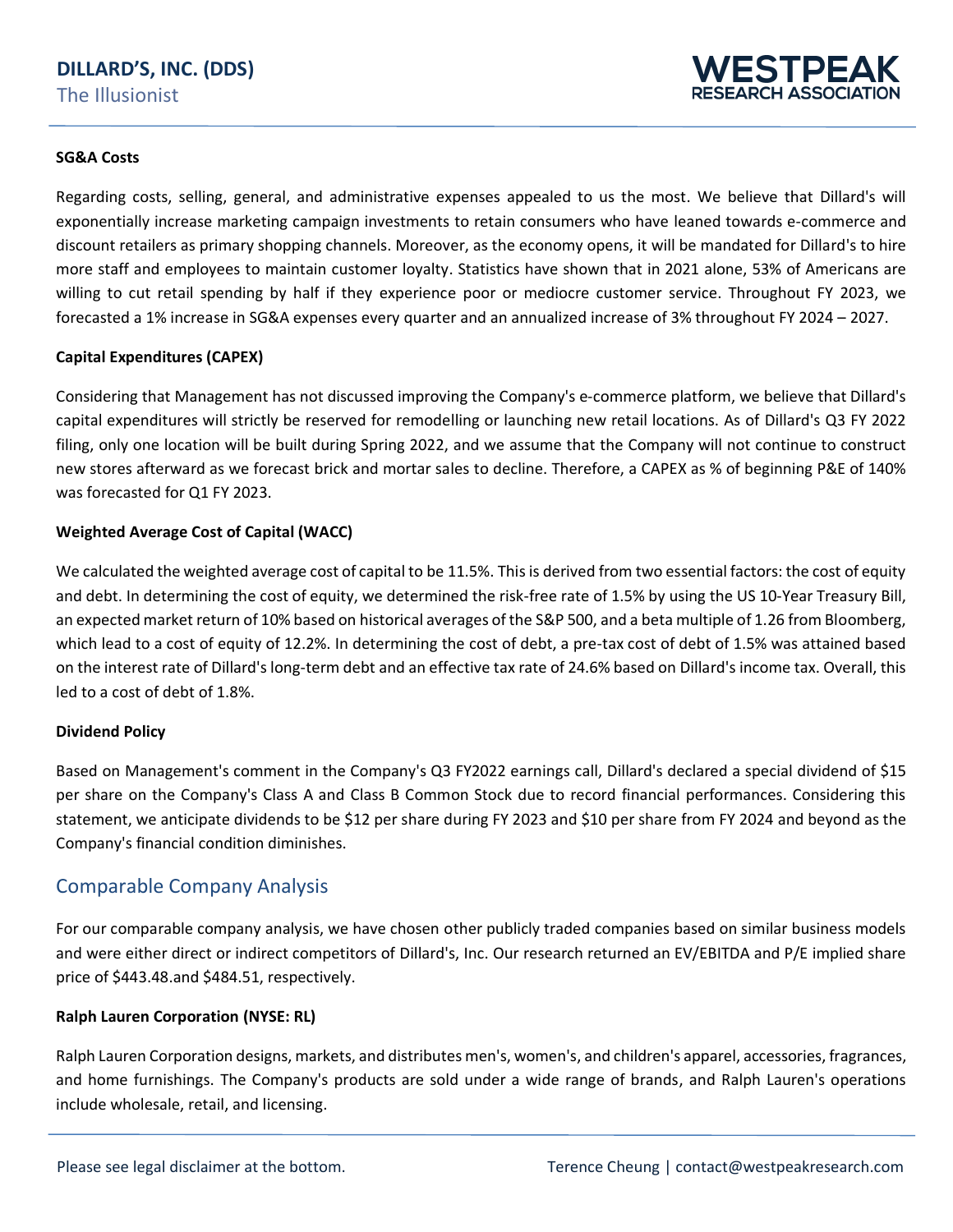

#### **Tapestry, Inc. (NYSE: TPR)**

Tapestry, Inc. designs and markets clothes and accessories. The Company offers handbags, leather goods, footwear, fragrance, jewelry, outerwear, ready-to-wear, scarves, sunwear, travel accessories, and watches. Tapestry serves customers in the United States.

#### **Kohl's Corporation (NYSE: KSS)**

Kohl's Corporation operates a chain of family-oriented department stores. The Company's stores feature apparel, footwear, and accessories for women, men, and children, soft home products such as sheets and pillows, and housewares targeted middle-income customers. Kohl's also offers online shopping as well as offers store credits.

#### **American Eagle Outfitters Inc. (NYSE: AEO)**

American Eagle Outfitters, Inc. retails men's and women's casual apparel, footwear, outerwear, and accessories. The Company's products include jeans, khakis, t-shirts, and other similar clothing. American Eagle operates in the United States.

#### **PVH Corp. (NYSE: PVH)**

PVH Corp. designs, sources, manufactures and markets men's, women's, and children's apparel and footwear. The Company sells its products wholesale through department store chains and directly to consumers through retail stores. PVH offers attire that includes dress shirts, sportswear, neckwear, and footwear.

#### **Urban Outfitters, Inc. (Nasdaq: URBN)**

Urban Outfitters, Inc. operates retail stores and direct response, including a catalog and websites. Urban Outfitters and Anthropologie retail concepts sell fashion apparel, accessories, and household and gift merchandise. Urban also designs and markets young women's casual wear, which it provides to the Company's retail operations and sells to retailers worldwide.

#### **Macy's Inc. (NYSE: M)**

Macy's, Inc. operates department stores in the United States, and the Company also operates direct mail catalog and electronic commerce subsidiaries. Macy's retail stores sell a wide range of merchandise, including apparel and accessories for men, women, and children, cosmetics, home furnishings, and other consumer goods.

#### **Nordstrom, Inc. (NYSE: M)**

Nordstrom, Inc. is a fashion retailer of apparel, shoes, and accessories for men, women, and children. The Company operates through multiple retail channels, discount stores, boutiques, catalogs, and the Internet. Nordstrom also offers, through a subsidiary, private label card credit, and debit cards.

#### *(Source: Bloomberg)*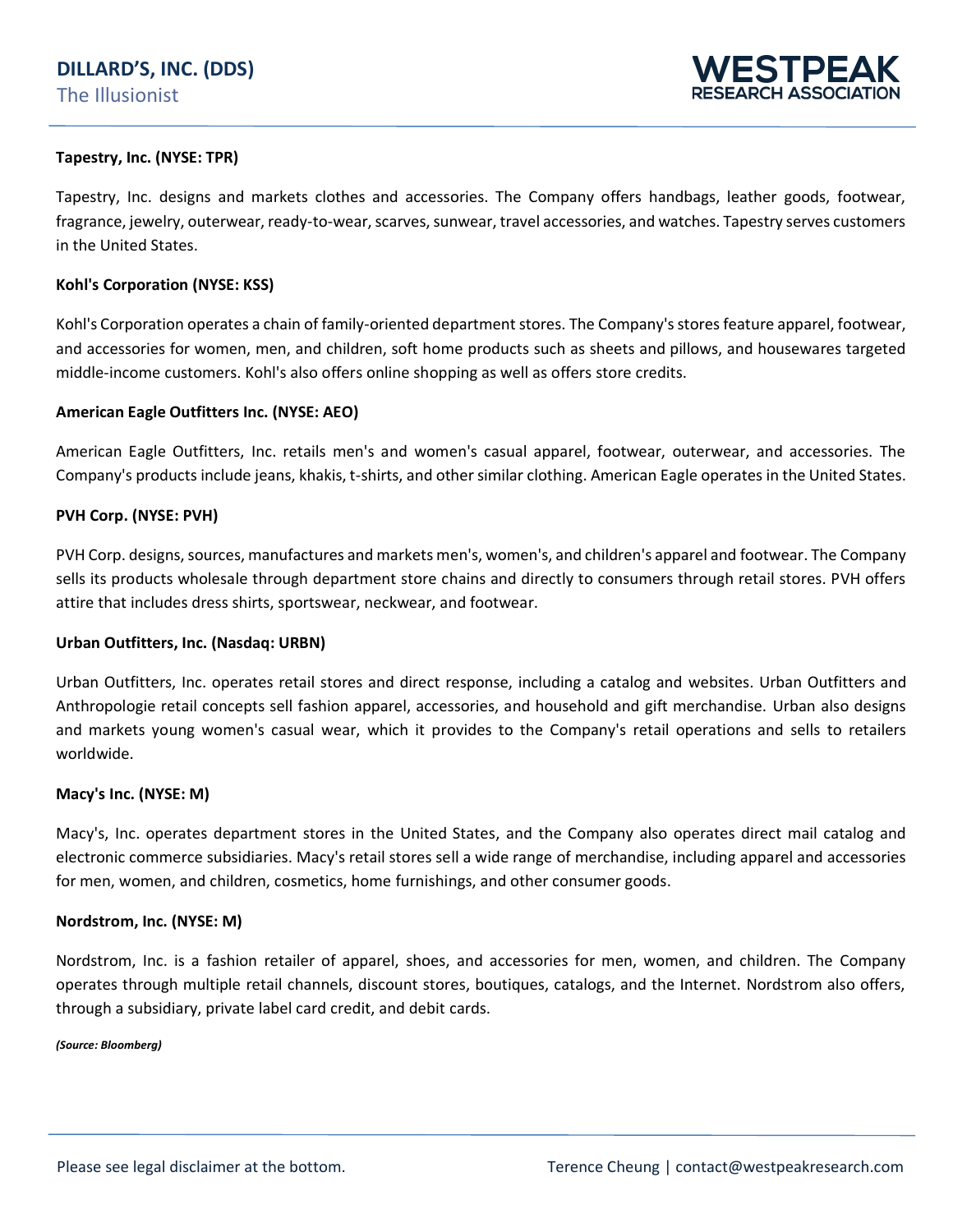

## **Recommendation**

#### Sell

Although the share price of DDS has immensely improved throughout the last year, we believe that Dillard's, Inc. is overvalued by the market as we anticipate the Company's inability to maintain and drive post-pandemic revenue growth. Dillard's is operating in a declining industry while experiencing continuous price pressure from e-commerce platforms and discount retailers. Additionally, Dillard's, in a sense, has and will slowly fade away from consumers as it has low levels of consumer awareness relative to its competitors, its e-commerce presence and development are stagnant, and we anticipate consumers to shop at discount retailers that are nearby (overlap) to existing Dillard's locations. Overall, our valuation of Dillard's is highly based on its ability to adapt and remain relevant in the US Department Stores industry instead of comparing it to its competitors.

Our implied share price weighting is as follows:

- A 60% weighting on the Perpetuity Growth DCF Method, which projects a \$124.78 share price.
- A 30% weighting on the Exit Multiple Implied Price DCF Method, which projects a \$138.86 share price.
- A 5% weighting on the EV/EBITDA Implied Price Method, which projects a \$443.48 share price.
- A 5% weighting on the P/E Implied Price Method, which projects a \$484.51 share price.

This concludes us with a target price of **\$162.93** with a positive return of **65.5%**.

## **Risks**

### Strong ESGs

A majority of the goods that Dillard's sells originate from overseas manufacturers, therefore the Company mandates its vendors to maintain a certain standard of integrity whether it's through production, legal, or ethical. Firstly, Dillard's Inc. has embraced the International Labor Organization Declaration on Fundamental Principles and Rights at Work. To enforce this declaration, the Company periodically assesses its supplier base for any externalities that contradict with the Company's values and standards, such as human trafficking and slavery in the supply chain. In FY 2020, Dillard's Inc. assessed 246 factories, with 729 non-compliance incidents in 2019 compared to the 835 noncompliance incidents in 2018. Secondly, with Dillard's providing goods that contain tin and/or gold (3TG), the Company has established several standards in which their mineral suppliers must comply with. For instance, suppliers must have an already implemented strategy to mitigate possible risks during mining operations. As of 2020, Dillard's commitment and advocation towards their minerals policy has led to 100% of their smelters and refiners complying to ethical and sustainable standards. Finally, the Company has committed to lowering its carbon footprint by mandating all Company owned buildings to have an energy management system that enables them to monitor and control energy consumption. Simultaneously, Dillard's Inc. has partnered with ControlIQ to have them analyze real time data from the EMS to guide the Company on how they can operate at the most sustainable level with the lowest possible cost. During 2014 – 2019, electricity consumption fell from 761 mm kWh to 667 mm kWh (12% reduction). With the Company's efforts of striving towards being an ethical business, Dillard's Inc. has received an ESG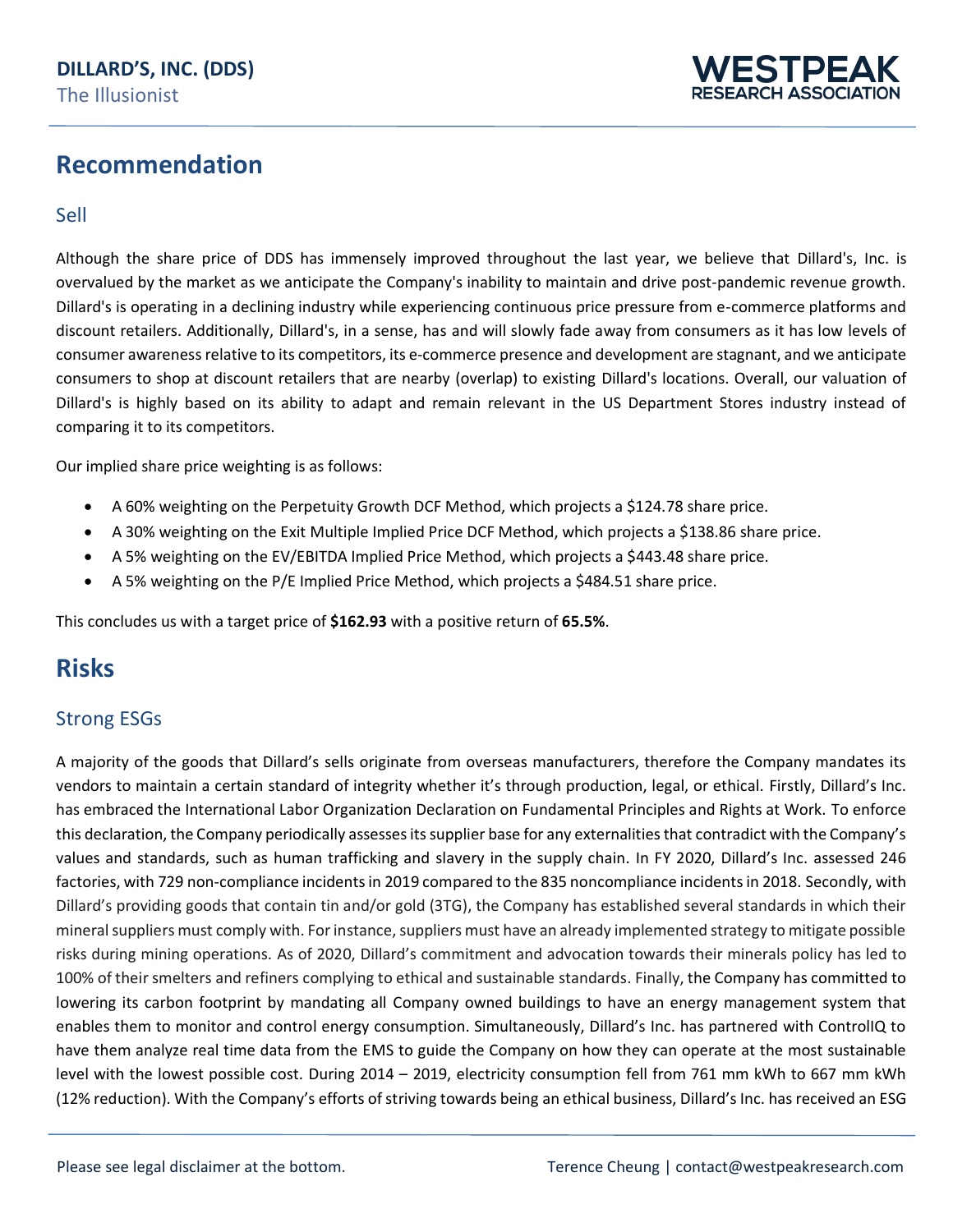rating of 18.6, which categorizes them as low risk. This can greatly increase foot traffic across the Company's retail and ecommerce channels as consumer preferences shift towards companies that embrace sustainable practices. In return, Dillard's may experience revenue growth and possibly beat expectations despite its flaws.

### Market share Opportunity

As mentioned before, the US Department Stores industry decreased at an annualized rate of 8% between 2016 – 2021. This is attributable to distressed players converting their facilities into warehouse clubs and supercentres or shifting towards ecommerce. For instance, Walmart. However, with the exit from competitors expected to continue as IBISWorld forecasts a -4.3% growth rate for the US Department Stores industry, this represents market share opportunities for Dillard's. Although this portion of market share is likely to end up with discount retailers or e-commerce businesses, there is a possibility that if Dillard's value proposition is appealing enough for customers who favour the Company's competitors, Dillard's can efficiently capture market share. This in return will increase sales and beat expectations.

### Inventory Management

As the economy recovers from the pandemic, US department stores have been basking in this year's rebound as the fashion apparel sector experiences increased consumer demand. However, firms haven't seen much improvement over their prepandemic performances except for Dillard's, Inc. This derives from the Company's ability to tightly manage inventory to increase retail gross margins as the economy recovers. In Q3 2021, the Company recorded \$1.5 billion in retail sales — up 47% year over year and a 9% increase compared to Q3 2019. Furthermore, retail gross margins soared to an astonishing height of 46.7% within the same period relative to the 34.5% in 2019. With the Company streamlining inventory management, Dillard's has consistently exceeded earnings expectations throughout the first three quarters of fiscal year 2022, resulting with DDS increasing by an astronomical amount of 321.39% in the past year. If Dillard's can continue its current level of profitability through inventory management, we believe that the Company can create another surge in share price when earnings are announced.

## **Appendix 1: Model Summary**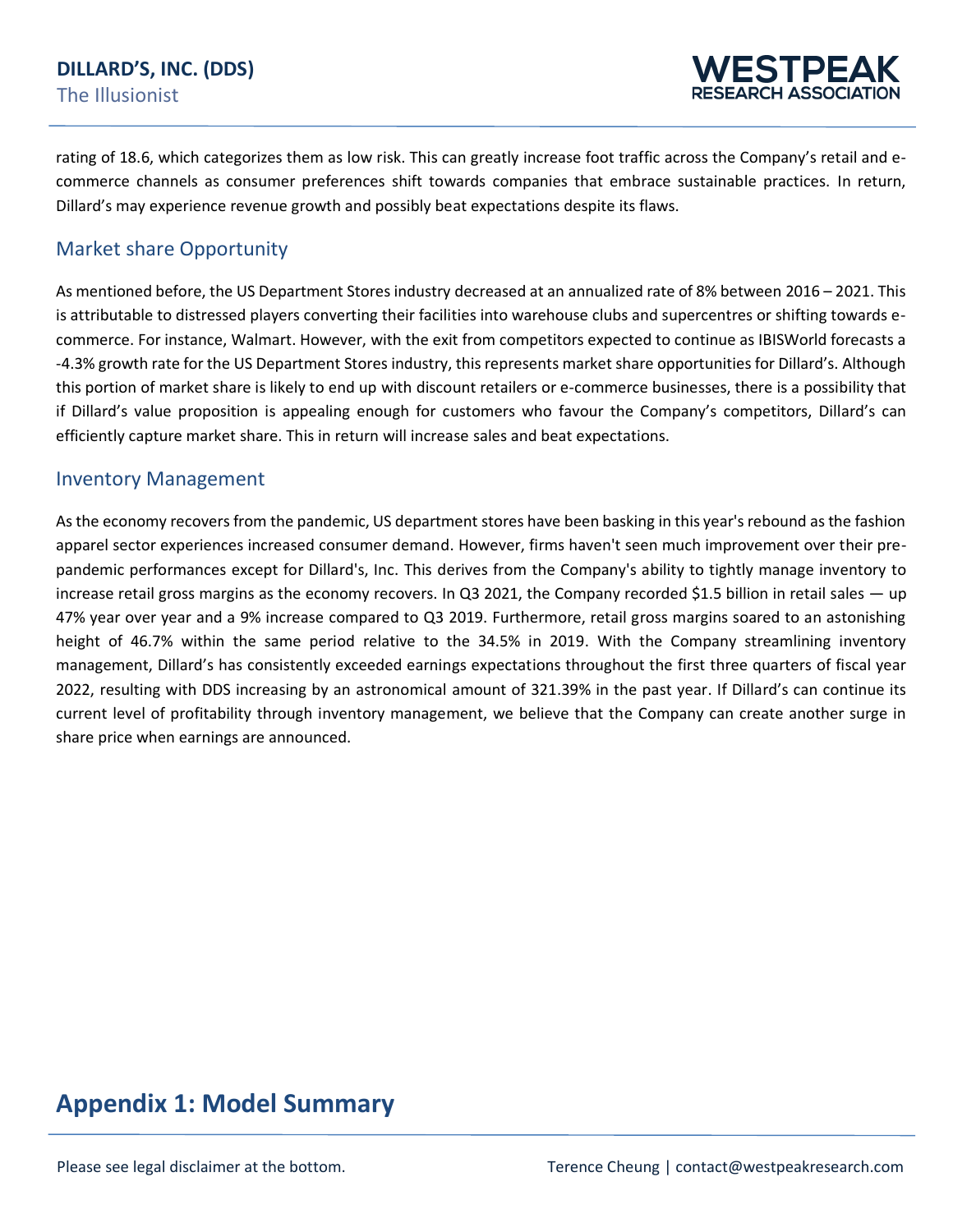### **DILLARD'S, INC. (DDS)**

The Illusionist



|                                                  | $Jan-17$                | Jan-18                    | $Jan-19$                    | Jan-20                      | $Jan-21$                | Apr-21                     | $Jul-21$     | $Oct-21$                 | Jan-22                   | Jan-22                                                                | $Jan-23$             | $Jan-24$                     | Jan-25               | Jan-26                       | Jan-27               |
|--------------------------------------------------|-------------------------|---------------------------|-----------------------------|-----------------------------|-------------------------|----------------------------|--------------|--------------------------|--------------------------|-----------------------------------------------------------------------|----------------------|------------------------------|----------------------|------------------------------|----------------------|
| (Figures in mm USD)                              | FY2017                  | FY2018                    | FY2019                      | FY2020                      | FY2021                  | Q1-2022                    | Q2-2022      | Q3-2022                  | Q4-2022                  | FY2022                                                                | FY2023               | FY2024                       | FY2025               | FY2026                       | FY2027               |
|                                                  |                         |                           |                             |                             |                         |                            |              |                          |                          |                                                                       |                      |                              |                      |                              |                      |
| <b>Income Statement</b>                          |                         |                           |                             |                             |                         |                            |              |                          |                          |                                                                       |                      |                              |                      |                              |                      |
| Revenue                                          | 6.418.0                 | 6,422.7                   | 6,503.3                     | 6,343.2                     | 4,433.2                 | 1,357.5                    | 1,601.4      | 1,511.9                  | 1,659.8                  | 6,130.7                                                               | 6.159.4              | 5,898.1                      | 5.646.9              | 5,408.5                      | 5,181.9              |
| <b>EBITDA</b>                                    | 570.0                   | 502.8                     | 492.0                       | 389.8                       | 130.5                   | 241.7                      | 303.3        | 317.5                    | 408.3                    | 1.270.8                                                               | 947.6                | 760.8                        | 542.1                | 335.3                        | 134.7                |
| <b>Net Income</b>                                | 169.2                   | 221.3                     | 170.3                       | 111.1                       | (71.7)                  | 158.2                      | 185.7        | 197.3                    | 308.9                    | 850.1                                                                 | 700.9                | 544.4                        | 377.5                | 207.6                        | 71.2                 |
| <b>Earnings Per Share</b>                        | 4.93<br>\$              | $\mathbf{s}$<br>$7.51$ \$ | 6.23                        | $\mathbf{s}$<br>4.38        | $\sqrt{2}$<br>(3.16)    | \$<br>$7.25$ \$            | $8.81$ \$    | 9.82                     | 15.37                    | $\mathbf{s}$                                                          |                      | 40.91 \$ 34.87 \$ 27.08      | $\sqrt{2}$<br>18.78  | $\sqrt{2}$<br>10.33          | $\mathbf{s}$<br>3.54 |
|                                                  |                         |                           |                             |                             |                         |                            |              |                          |                          |                                                                       |                      |                              |                      |                              |                      |
| <b>Cash Flow Statement</b>                       |                         |                           |                             |                             |                         |                            |              |                          |                          |                                                                       |                      |                              |                      |                              |                      |
|                                                  |                         |                           |                             |                             |                         |                            |              |                          |                          |                                                                       |                      |                              |                      |                              |                      |
| <b>Capital Expenditures</b>                      | (104.8)                 | (130.5)                   | (137.1)                     | (103.4)                     | (60.5)                  | (16.9)                     | (24.4)       | (38.5)                   |                          | (79.7)                                                                | 0.2                  |                              |                      |                              |                      |
| <b>Acquisitions</b>                              | 1.2                     | 11.7                      | 2.0                         | 30.6                        | $1.5$                   | 29.3                       | 0.0          | 0.0                      | 0.0                      | 29.3                                                                  | 0.0                  | 0.0                          | 0.0                  | 0.0                          | 0.0                  |
| <b>Divestitures</b>                              | 1.5                     | 5.1                       | 3.5                         | 2.4                         | 10.3                    | 1.8                        | 1.1          | 1.0                      | 0.5                      | 4.3                                                                   | (2.5)                | (2.5)                        | (2.5)                | (2.5)                        | (2.5)                |
|                                                  |                         |                           |                             |                             |                         |                            |              |                          |                          |                                                                       |                      |                              |                      |                              |                      |
| <b>Dividend Payment</b>                          | (3.3)                   | (90.5)                    | (162.1)                     | (1.0)                       | (1.2)                   | (0.2)                      | (0.2)        | (0.2)                    | (3.0)                    | (3.5)                                                                 | (9.6)                | (8.0)                        | (8.0)                | (8.0)                        | (8.0)                |
| <b>Dividend Per Share</b>                        | Ś<br>0.28               | \$<br>0.34                | 0.40<br><b>s</b>            | s<br>0.50                   | 0.60<br>s               | $\pmb{\mathsf{s}}$<br>0.15 | \$<br>0.15   | \$<br>0.15               | 0.15                     | \$<br>0.60                                                            | $\mathbf{s}$<br>0.48 | $\mathbf{s}$<br>0.40         | $\mathbf{s}$<br>0.40 | $\mathbf{s}$<br>0.40         | <b>s</b><br>0.40     |
| <b>Dividend Payout to Earnings</b>               | 1.9%                    | 40.9%                     | 95.2%                       | 0.9%                        | $-1.7%$                 | 0.1%                       | 0.1%         | 0.1%                     | 1.0%                     | 0.4%                                                                  | 1.4%                 | 1.5%                         | 2.1%                 | 3.9%                         | 11.3%                |
| Dividend Payout to Core FCF                      | 0.7%                    | 18.9%                     | 30.4%                       | 0.2%                        | 0.6%                    | 0.1%                       | 0.1%         | 0.1%                     | 1.0%                     | 0.3%                                                                  | 1.4%                 | 1.5%                         | 2.1%                 | 3.9%                         | 11.3%                |
| <b>Dividend Yield</b>                            | 0.4%                    | 0.5%                      | 0.6%                        | 0.8%                        | 1.0%                    | 0.2%                       | 0.1%         | 0.1%                     | 0.1%                     | 0.3%                                                                  | 0.2%                 | 0.1%                         | 0.1%                 | 0.1%                         | 0.1%                 |
| <b>Balance Sheet</b>                             |                         |                           |                             |                             |                         |                            |              |                          |                          |                                                                       |                      |                              |                      |                              |                      |
|                                                  |                         |                           |                             |                             |                         |                            |              |                          |                          |                                                                       |                      |                              |                      |                              |                      |
| <b>Current Assets</b>                            | 1,837.9                 | 1,729.9                   | 1,770.5                     | 1,848.1                     | 1,661.9                 | 2,108.8                    | 2,005.8      | 2,376.8                  | 2,227.3                  | 2,227.3                                                               | 3,092.6              | 3,969.5                      | 4,301.0              | 4,474.5                      | 4,486.9              |
| Non-Current Assets                               | 2,050.2                 | 1,943.3                   | 1,660.8                     | 1,582.2                     | 1,430.6                 | 1,398.8                    | 1,377.7      | 1,363.4                  | 1,362.9                  | 1,362.9                                                               | 1,364.6              | 1,363.2                      | 1,366.5              | 1,358.8                      | 1,376.7              |
| <b>Assets</b>                                    | 3,888.1                 | 3,673.2                   | 3,431.4                     | 3,430.3                     | 3,092.5                 | 3,507.7                    | 3,383.5      | 3,740.2                  | 3,590.2                  | 3,590.2                                                               | 4,457.2              | 5,332.7                      | 5,667.4              | 5,833.3                      | 5,863.7              |
| <b>Current Liabilities</b>                       | 976.5                   | 1,039.7                   | 933.5                       | 930.8                       | 772.9                   | 1,089.0                    | 894.0        | 1,297.4                  | 841.5                    | 841.5                                                                 | 1,017.2              | 1,356.4                      | 1,321.7              | 1,288.0                      | 1,255.3              |
| Non-Current Liabilities                          | 1.194.2                 | 925.3                     | 819.5                       | 876.2                       | 878.6                   | 880.9                      | 879.9        | 878.6                    | 878.6                    | 878.6                                                                 | 878.6                | 878.6                        | 878.6                | 878.6                        | 878.6                |
| Liabilities                                      | 2,170.7                 | 1,965.0                   | 1,753.0                     | 1,807.0                     | 1,651.5                 | 1,970.0                    | 1,773.9      | 2,176.0                  | 1,720.1                  | 1,720.1                                                               | 1,895.8              | 2,235.0                      | 2,200.3              | 2,166.6                      | 2,133.9              |
| <b>Shareholders' Equity</b>                      | 1,717.4                 | 1,708.2                   | 1,678.4                     | 1.623.3                     | 1,441.0                 | 1,537.7                    | 1,609.6      | 1,564.2                  | 1,870.1                  | 1,870.1                                                               | 2,561.4              | 3,097.7                      | 3,467.1              | 3,666.7                      | 3.729.8              |
|                                                  |                         |                           |                             |                             |                         |                            |              |                          |                          |                                                                       |                      |                              |                      |                              |                      |
| Cash                                             | 347.0                   | 187.0                     | 123.5                       | 277.1                       | 360.3                   | 615.9                      | 669.5        | 619.7                    | 335.1                    | 335.1                                                                 | 764.8                | 2,393.6                      | 2,766.1              | 2,979.6                      | 3,030.8              |
| <b>Debt</b>                                      | 613.3                   | 526.4                     | 365.6                       | 365.7                       | 365.8                   | 365.9                      | 365.9        | 366.0                    | 366.0                    | 366.0                                                                 | 366.0                | 366.0                        | 366.0                | 366.0                        | 366.0                |
| <b>Net Debt</b>                                  | 266.3                   | 339.3                     | 242.1                       | 88.6                        | 5.5                     | (250.0)                    | (303.6)      | (253.7)                  | 30.9                     | 30.9                                                                  | (398.8)              | (2,027.6)                    | (2,400.1)            | (2,613.6)                    | (2,664.8)            |
| <b>Minority Interests</b>                        |                         |                           |                             |                             | ٠                       |                            |              | $\overline{\phantom{a}}$ |                          |                                                                       |                      |                              |                      |                              |                      |
| Debt/EBITDA                                      | 0.5x                    | 0.7x                      | 0.5x                        | 0.2x                        | 0.0 x                   |                            |              |                          |                          | 0.0 x                                                                 | n/a                  | n/a                          | n/a                  | n/a                          | n/a                  |
|                                                  |                         |                           |                             |                             |                         |                            |              |                          |                          |                                                                       |                      |                              |                      |                              |                      |
| <b>Operating Metrics</b>                         |                         |                           |                             |                             |                         |                            |              |                          |                          |                                                                       |                      |                              |                      |                              |                      |
|                                                  | 9.9%                    | 13.0%                     |                             | 6.8%                        | $-5.0%$                 |                            |              |                          |                          | 45.5%                                                                 | 27.4%                | 17.6%                        | 10.9%                | 5.7%                         | 1.9%                 |
| Return on Equity (ROE)<br>Return on Assets (ROA) | 4.4%                    | 6.0%                      | 10.1%<br>5.0%               | 3.2%                        | $-2.3%$                 |                            |              |                          |                          | 23.7%                                                                 | 15.7%                | 10.2%                        | 6.7%                 | 3.6%                         | 1.2%                 |
| Return on Invested Capital (ROIC)                | 6.8%                    | 9.5%                      | 7.8%                        | 4.9%                        | $-4.7%$                 |                            |              |                          |                          | 37.5%                                                                 | 23.6%                | 15.5%                        | 9.6%                 | 4.9%                         | 1.5%                 |
|                                                  |                         |                           |                             |                             |                         |                            |              |                          |                          |                                                                       |                      |                              |                      |                              |                      |
| <b>Valuation Metrics</b>                         |                         |                           |                             |                             |                         |                            |              |                          |                          |                                                                       |                      |                              |                      |                              |                      |
|                                                  |                         |                           |                             |                             |                         |                            |              |                          |                          |                                                                       |                      |                              |                      |                              |                      |
| Stock Price (High)                               | \$<br>87.74             | $$^{\circ}$<br>82.91      | $\mathfrak{s}$<br>90.13     | $\sqrt{2}$<br>74.24         | \$<br>99.88             | \$<br>96.76                | \$179.67     | \$224.86                 |                          | \$ 269.73 \$ 269.73 \$ 269.73 \$ 269.73 \$ 269.73 \$ 269.73 \$ 269.73 |                      |                              |                      |                              |                      |
| Stock Price (Low)                                | $\mathbf{s}$<br>53.55   | 43.29<br>$\mathfrak{s}$   | 52.23<br>$\mathbf{\hat{s}}$ | 50.51<br>\$                 | 21.23<br>- \$           | \$<br>74.12                | 93.07<br>\$  | \$157.86                 | \$269.73                 | $\mathbf{r}_\mathbf{S}$<br>74.12                                      | \$269.73             | \$269.73                     | \$269.73             | \$269.73                     | \$269.73             |
| Stock Price (Average)                            | $\mathfrak{s}$<br>70.65 | $\mathsf{\$}$<br>63.10    | $\mathbf{\hat{s}}$<br>71.18 | $\mathbf{\hat{s}}$<br>62.38 | 60.56<br>$\mathfrak{L}$ | \$<br>85.44                | \$<br>136.37 | \$191.36                 | \$269.73                 | \$171.93                                                              | \$269.73             | $\mathbf{\hat{s}}$<br>269.73 | \$269.73             | $\mathbf{\hat{s}}$<br>269.73 | \$269.73             |
| Diluted Shares Outstanding (Average)             | 34.3                    | 29.5                      | 27.3                        | 25.4                        | 22.7                    | 21.8                       | 21.1         | 20.1                     | 20.1                     | 20.8                                                                  | 20.1                 | 20.1                         | 20.1                 | 20.1                         | 20.1                 |
| Market Capitalization (Average)                  | 2.423.7                 | 1,860.6                   | 1,944.1                     | 1,582.1                     | 1,374.4                 | 1,865.8                    | 2,874.5      | 3,846.3                  | 5,421.6                  | 3,572.4                                                               | 5,421.6              | 5,421.6                      | 5,421.6              | 5,421.6                      | 5,421.6              |
| Enterprise Value (Average)                       | 2,690.0                 | 2,200.0                   | 2,186.1                     | 1,670.7                     | 1,379.9                 | 1,615.7                    | 2,571.0      | 3,592.6                  | 5,452.4                  | 3,603.3                                                               | 5,022.8              | 3,394.0                      | 3,021.4              | 2,807.9                      | 2,756.8              |
|                                                  |                         |                           |                             |                             |                         |                            |              |                          |                          |                                                                       |                      |                              |                      |                              |                      |
| P/E                                              | 14.3x                   | 8.4x                      | 11.4x                       | 14.2x                       | n/a                     |                            |              |                          |                          | 4.2x                                                                  | 7.7x                 | 10.0x                        | 14.4x                | 26.1x                        | 76.2 x               |
| <b>EV/EBITDA</b>                                 | 4.7x                    | 4.4x                      | 4.4x                        | 4.3x                        | 10.6x                   |                            |              |                          |                          | 2.8x                                                                  | 5.3x                 | 4.5x                         | 5.6x                 | 8.4x                         | 20.5x                |
| FCF Yield to Market Capitalization               | 20.9%                   | 16.4%                     | 14.8%                       | 20.1%                       | 19.2%                   |                            |              |                          |                          | 10.7%                                                                 | 8.4%                 | 30.8%                        | 7.7%                 | 5.1%                         | 1.7%                 |
| FCF Yield to Enterprise Value                    | 18.9%                   | 13.9%                     | 13.2%                       | 19.1%                       | 19.1%                   |                            |              |                          |                          | 10.6%                                                                 | 9.1%                 | 49.3%                        | 13.8%                | 9.8%                         | 3.3%                 |
|                                                  |                         |                           |                             |                             |                         |                            |              |                          |                          |                                                                       |                      |                              |                      |                              |                      |
| <b>Free Cash Flow</b>                            |                         |                           |                             |                             |                         |                            |              |                          |                          |                                                                       |                      |                              |                      |                              |                      |
| EBIT                                             | 326.3                   | 271.2                     | 268.2                       | 167.5                       | (82.9)                  | 195.3                      | 253.2        | 267.3                    | 408.3                    | 1,124.1                                                               | 947.0                | 756.9                        | 542.9                | 325.1                        | 150.2                |
| <b>Tax Expense</b>                               | (88.5)                  | 7.8                       | (37.7)                      | (22.8)                      | 81.8                    | (45.2)                     | (54.7)       | (57.3)                   | (100.4)                  | (276.5)                                                               | (233.0)              | (186.2)                      | (133.6)              | (80.0)                       | (37.0)               |
| D&A                                              | 243.7                   | 231.6                     | 223.8                       | 222.3                       | 213.4                   | 46.4                       | 50.0         | 50.2                     | $\overline{\phantom{a}}$ | 146.7                                                                 | 0.6                  | 3.9                          | (0.8)                | 10.2                         | (15.5)               |
| Capital Expenditures                             | (104.8)                 | (130.5)                   | (137.1)                     | (103.4)                     | (60.5)                  | (16.9)                     | (24.4)       | (38.5)                   | $\sim$                   | (79.7)                                                                | 0.2                  | ÷.                           |                      | ÷                            | $\sim$               |
| Changes in NWC                                   | 130.4                   | (74.6)                    | (29.2)                      | 55.0                        | 112.1                   | 117.0                      | (46.7)       | (12.8)                   | (591.5)                  | (534.0)                                                               | (256.8)              | 1,097.5                      | 8.1                  | 18.9                         | (7.0)                |
| <b>Unlevered Free Cash Flow</b>                  | 507.1                   | 305.5                     | 288.0                       | 318.6                       | 263.9                   | 296.6                      | 177.5        | 208.9                    | (283.6)                  | 380.6                                                                 | 458.0                | 1,672.1                      | 416.7                | 274.3                        | 90.8                 |
|                                                  |                         |                           |                             |                             |                         |                            |              |                          |                          |                                                                       |                      |                              |                      |                              |                      |
|                                                  |                         |                           |                             |                             |                         |                            |              |                          |                          |                                                                       |                      |                              |                      |                              |                      |

| <b>Valuation Summary</b> |
|--------------------------|
|                          |
|                          |

| <b>Current Price</b> | 269.73 |
|----------------------|--------|
| <b>Target Price</b>  | 162.93 |
| <b>Total Return</b>  | 65.5%  |
| Recommendation       | SEL I  |
|                      |        |

| <b>DCF Valuation</b>            |   |        |
|---------------------------------|---|--------|
| Perpetuity Growth Implied Price |   | 124.78 |
| Exit Multiple Implied Price     | S | 138.86 |
| <b>Comps Valuation</b>          |   |        |
| Comps - EV/EBITDA Implied Price | S | 443.48 |
| Comps - P/E Implied Price       |   | 484.51 |

## **Appendix 2: Discounted Cash Flow Analysis**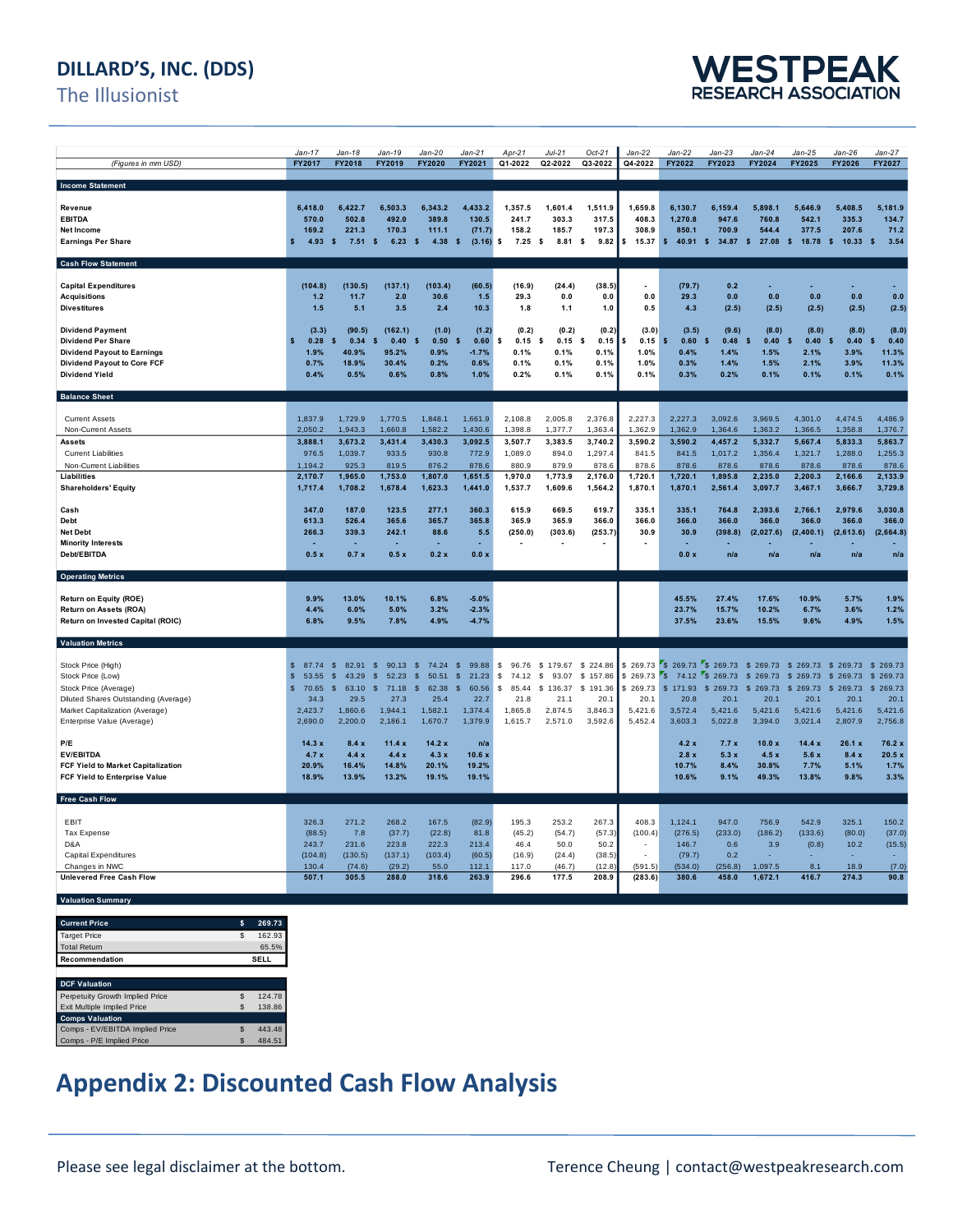### **DILLARD'S, INC. (DDS)**

### The Illusionist



|                                           |         | $Jan-17$ | $Jan-18$ | $Jan-19$                           | $Jan-20$                | $Jan-21$                    | Apr-21  | $Jul-21$         | $Oct-21$ | $Jan-22$                          | $Jan-22$ | $Jan-23$            | $Jan-24$                                                               | $Jan-25$    | $Jan-26$ | Jan-27       |
|-------------------------------------------|---------|----------|----------|------------------------------------|-------------------------|-----------------------------|---------|------------------|----------|-----------------------------------|----------|---------------------|------------------------------------------------------------------------|-------------|----------|--------------|
| (Figures in mm USD)                       |         | FY2017   | FY2018   | FY2019                             | <b>FY2020</b>           | FY2021                      | Q1-2022 | Q2-2022          | Q3-2022  | Q4-2022                           | FY2022   | FY2023              | <b>FY2024</b>                                                          | FY2025      | FY2026   | FY2027       |
|                                           |         |          |          |                                    |                         |                             |         |                  |          |                                   |          |                     |                                                                        |             |          |              |
| <b>WACC Calculations</b>                  |         |          |          |                                    |                         |                             |         |                  |          |                                   |          |                     |                                                                        |             |          |              |
|                                           |         |          |          |                                    |                         |                             |         |                  |          |                                   |          |                     |                                                                        |             |          |              |
| <b>Cost of Equity</b>                     |         |          |          |                                    |                         |                             |         |                  |          |                                   |          |                     |                                                                        |             |          |              |
| Risk-free rate                            | 1.5%    |          |          |                                    |                         |                             |         |                  |          |                                   |          |                     |                                                                        |             |          |              |
| Expected market retum                     | 10.0%   |          |          |                                    |                         |                             |         |                  |          |                                   |          |                     |                                                                        |             |          |              |
| <b>Market Risk Premium</b>                | 8.5%    |          |          |                                    |                         |                             |         |                  |          |                                   |          |                     |                                                                        |             |          |              |
| Beta                                      | 1.26    |          |          |                                    |                         |                             |         |                  |          |                                   |          |                     |                                                                        |             |          |              |
| <b>Cost of Equity</b>                     | 12.2%   |          |          |                                    |                         |                             |         |                  |          |                                   |          |                     |                                                                        |             |          |              |
|                                           |         |          |          |                                    |                         |                             |         |                  |          |                                   |          |                     |                                                                        |             |          |              |
| <b>Cost of Debt</b>                       |         |          |          |                                    |                         |                             |         |                  |          |                                   |          |                     |                                                                        |             |          |              |
| Pre-tax cost of debt                      | 1.5%    |          |          |                                    |                         |                             |         |                  |          |                                   |          |                     |                                                                        |             |          |              |
| Debt Adjustment Factor                    | 1.62    |          |          |                                    |                         |                             |         |                  |          |                                   |          |                     |                                                                        |             |          |              |
| Effective tax rate                        | 24.6%   |          |          |                                    |                         |                             |         |                  |          |                                   |          |                     |                                                                        |             |          |              |
| <b>Cost of Debt</b>                       | 1.8%    |          |          |                                    |                         |                             |         |                  |          |                                   |          |                     |                                                                        |             |          |              |
|                                           |         |          |          |                                    |                         |                             |         |                  |          |                                   |          |                     |                                                                        |             |          |              |
| <b>WACC</b>                               |         |          |          |                                    |                         |                             |         |                  |          |                                   |          |                     |                                                                        |             |          |              |
| Market value of equity                    | 5,421.6 |          |          |                                    |                         |                             |         |                  |          |                                   |          |                     |                                                                        |             |          |              |
| Market value of debt                      | 395.3   |          |          |                                    |                         |                             |         |                  |          |                                   |          |                     |                                                                        |             |          |              |
| <b>Total Capitalization</b>               | 5,816.9 |          |          |                                    |                         |                             |         |                  |          |                                   |          |                     |                                                                        |             |          |              |
| Cost of equity                            | 12.2%   |          |          |                                    |                         |                             |         |                  |          |                                   |          |                     |                                                                        |             |          |              |
| Cost of debt                              | 1.8%    |          |          |                                    |                         |                             |         |                  |          |                                   |          |                     |                                                                        |             |          |              |
| <b>WACC</b>                               | 11.5%   |          |          |                                    |                         |                             |         |                  |          |                                   |          |                     |                                                                        |             |          |              |
|                                           |         |          |          |                                    |                         |                             |         |                  |          |                                   |          |                     |                                                                        |             |          |              |
| Free Cash Flow                            |         |          |          |                                    |                         |                             |         |                  |          |                                   |          |                     |                                                                        |             |          |              |
|                                           |         |          |          |                                    |                         |                             |         |                  |          |                                   |          |                     |                                                                        |             |          |              |
| EBIT                                      |         | 326.3    | 271.2    | 268.2                              | 167.5                   | (82.9)                      | 195.3   | 253.2            | 267.3    | 408.3                             | 1.124.1  | 947.0               | 756.9                                                                  | 542.9       | 325.1    | 150.2        |
| Less: Tax expense                         |         | (88.5)   | 7.8      | (37.7)                             | (22.8)                  | 81.8                        | (45.2)  | (54.7)           | (57.3)   | (100.4)                           | (276.5)  | (233.0)             | (186.2)                                                                | (133.6)     | (80.0)   | (37.0)       |
| Add: Depreciation and amortization        |         | 243.7    | 231.6    | 223.8                              | 222.3                   | 213.4                       | 46.4    | 50.0             | 50.2     |                                   | 146.7    | 0.6                 | 3.9                                                                    | (0.8)       | 10.2     | (15.5)       |
| Less: Capital expenditures                |         | (104.8)  | (130.5)  | (137.1)                            | (103.4)                 | (60.5)                      | (16.9)  | (24.4)           | (38.5)   | ÷                                 | (79.7)   | 0.2                 | ä,                                                                     | ÷.          |          |              |
| Less: Change in net working capital       |         | 130.4    | (74.6)   | (29.2)                             | 55.0                    | 112.1                       | 117.0   | (46.7)           | (12.8)   | (591.5)                           | (534.0)  | (256.8)             | 1,097.5                                                                | 8.1         | 18.9     | (7.0)        |
| <b>Unlevered Free Cash Flow</b>           |         | 507.1    | 305.5    | 288.0                              | 318.6                   | 263.9                       | 296.6   | 177.5            | 208.9    | (283.6)                           | 380.6    | 458.0               | 1.672.1                                                                | 416.7       | 274.3    | 90.8         |
| Discount factor                           |         |          |          |                                    |                         |                             | ÷       | ٠                | $\sim$   | 0.25                              | 0.25     | 1.25                | 2.25                                                                   | 3.25        | 4.25     | 5.25         |
| Present Value of Unlevered Free Cash Flow |         |          |          |                                    |                         |                             |         | ٠                | ×.       | (276.0)                           | (276.0)  | 424.5               | 1.308.6                                                                | 292.4       | 172.6    | 51.3         |
|                                           |         |          |          |                                    |                         |                             |         |                  |          |                                   |          |                     |                                                                        |             |          |              |
| <b>Discounted Cash Flow Valuations</b>    |         |          |          |                                    |                         |                             |         |                  |          |                                   |          |                     |                                                                        |             |          |              |
|                                           |         |          |          |                                    |                         |                             |         |                  |          |                                   |          |                     |                                                                        |             |          |              |
| <b>Perpetuity Growth Method</b>           |         |          |          |                                    |                         | <b>Exit Multiple Method</b> |         |                  |          |                                   |          |                     |                                                                        | <b>WACC</b> |          |              |
| <b>Perpetuity Growth Rate</b>             | $-4.39$ |          |          | <b>Terminal EV/EBITDA Multiple</b> |                         |                             |         | 7.8 <sub>3</sub> |          |                                   |          | 12.50%              | 12.00%                                                                 | 11.50%      | 11.00%   | 10.50%       |
| PV sum of unlevered FCF                   | 1,973.4 |          |          |                                    | PV sum of unlevered FCF |                             |         | 1,973.4          |          |                                   |          | $-5.30\%$ \$ 120.08 | \$121.88 \$123.75 \$125.70                                             |             |          | \$127.73     |
| Terminal value                            | 310.3   |          |          | Terminal value                     |                         |                             |         | 593.1359095      |          | erpetuity<br><sub>owth</sub> Rate | $-4.80%$ | \$120.52            | \$122.36 \$124.27 \$126.26                                             |             |          | S.<br>128.34 |
| <b>Enterprise Value</b>                   | 2,283.7 |          |          | <b>Enterprise Value</b>            |                         |                             |         | 2,566.6          |          |                                   |          |                     | 4.30% \$120.99 \$122.87 \$124.83 \$126.86 \$129.00<br>ومستمر والمستنقر |             |          |              |

| PV sum of unlevered FCF    |   | 1.973.       |
|----------------------------|---|--------------|
| Terminal value             |   | 310.3        |
| <b>Enterprise Value</b>    |   | 2.283.       |
| Add: Cash                  |   | 619.         |
| Less: Debt                 |   | 395.         |
| Less: Other EV adjustments |   |              |
| <b>Equity Value</b>        |   | 2.508.       |
| Shares outstanding         |   | 20.1         |
| <b>Implied Share Price</b> |   | 124.7        |
|                            |   |              |
| <b>Current Price</b>       | s | 269.7        |
| <b>Implied Price</b>       |   | 124.7        |
| Total Datum                |   | <b>EQ 71</b> |

| <b>Perpetuity Growth Method</b> |           | <b>Exit Multiple Method</b>        |             |                                                                                                                                                                                                                                                                                                                                                           |                                                           |        | <b>WACC</b> |        |          |
|---------------------------------|-----------|------------------------------------|-------------|-----------------------------------------------------------------------------------------------------------------------------------------------------------------------------------------------------------------------------------------------------------------------------------------------------------------------------------------------------------|-----------------------------------------------------------|--------|-------------|--------|----------|
| <b>Perpetuity Growth Rate</b>   | 4.3%      | <b>Terminal EV/EBITDA Multiple</b> | 7.8x        |                                                                                                                                                                                                                                                                                                                                                           | 12.50%                                                    | 12.00% | 11.50%      | 11.00% |          |
| PV sum of unlevered FCF         | 1.973.4   | PV sum of unlevered FCF            | 1.973.4     |                                                                                                                                                                                                                                                                                                                                                           | -5.30% \$ 120.08 \$ 121.88 \$ 123.75 \$ 125.70            |        |             |        | \$127.73 |
| Terminal value                  | 310.3     | Terminal value                     | 593.1359095 | tuity<br>Rate                                                                                                                                                                                                                                                                                                                                             | -4.80% \$ 120.52 \$ 122.36 \$ 124.27 \$ 126.26 \$ 128.34  |        |             |        |          |
| <b>Enterprise Value</b>         | 2.283.7   | <b>Enterprise Value</b>            | 2.566.6     | Perpet<br>Growth                                                                                                                                                                                                                                                                                                                                          | 4.30% \$ 120.99 \$ 122.87 \$ 124.83 \$ 126.86 \$ 129.00   |        |             |        |          |
| Add: Cash                       | 619.7     | Add: Cash                          | 619.7       |                                                                                                                                                                                                                                                                                                                                                           | -3.80% \$ 121.49 \$ 123.41 \$ 125.41 \$ 127.50 \$ 129.69  |        |             |        |          |
| Less: Debt                      | 395.3     | Less: Debt                         | 395.3       |                                                                                                                                                                                                                                                                                                                                                           | -3.30% \$ 122.02 \$ 123.99 \$ 126.04 \$ 128.19 \$ 130.44  |        |             |        |          |
| Less: Other EV adjustments      |           | Less: Other EV adiustments         |             |                                                                                                                                                                                                                                                                                                                                                           |                                                           |        |             |        |          |
| <b>Equity Value</b>             | 2.508.2   | <b>Equity Value</b>                | 2,791.0     |                                                                                                                                                                                                                                                                                                                                                           |                                                           |        | <b>WACC</b> |        |          |
| Shares outstanding              | 20.1      | Shares outstanding                 | 20.5        |                                                                                                                                                                                                                                                                                                                                                           | 12.50%                                                    | 12.00% | 11.50%      | 11.00% |          |
| <b>Implied Share Price</b>      | \$ 124.78 | <b>Implied Share Price</b>         | 138.86<br>s |                                                                                                                                                                                                                                                                                                                                                           | 5.8 x \$ 128.07 \$ 129.68 \$ 131.32 \$ 133.00             |        |             |        | \$134.71 |
|                                 |           |                                    |             | $\frac{1}{2}$ $\frac{1}{2}$ $\frac{1}{2}$ $\frac{1}{2}$ $\frac{1}{2}$ $\frac{1}{2}$ $\frac{1}{2}$ $\frac{1}{2}$ $\frac{1}{2}$ $\frac{1}{2}$ $\frac{1}{2}$ $\frac{1}{2}$ $\frac{1}{2}$ $\frac{1}{2}$ $\frac{1}{2}$ $\frac{1}{2}$ $\frac{1}{2}$ $\frac{1}{2}$ $\frac{1}{2}$ $\frac{1}{2}$ $\frac{1}{2}$ $\frac{1}{2}$ $\frac{1}{2}$ $\frac{1}{2}$ $\frac{1$ | 6.8 x S 131.68 \$ 133.38 \$ 135.11 \$ 136.88 \$ 138.68    |        |             |        |          |
| Current Price                   | 269.73    | Current Price                      | 269.73      | Temi<br>Vien<br>Multi                                                                                                                                                                                                                                                                                                                                     | 7.8 x \ \$ 135.29 \$ 137.07 \$ 138.89 \$ 140.75 \$ 142.65 |        |             |        |          |
| <b>Implied Price</b>            | \$ 124.78 | <b>Implied Price</b>               | 138.86      |                                                                                                                                                                                                                                                                                                                                                           | 8.8 x   \$ 138.91 \$ 140.77 \$ 142.68 \$ 144.63 \$ 146.62 |        |             |        |          |
| <b>Total Return</b>             | $-53.7%$  | <b>Total Return</b>                | -48.5%      |                                                                                                                                                                                                                                                                                                                                                           | 9.8 x S 142.52 \$ 144.47 \$ 146.46 \$ 148.50 \$ 150.59    |        |             |        |          |

| <b>FULLOUITA QUARTER INCLINA</b> |           | <b>EAR MURDE MERIOU</b>            |             |                          |                                                           |        | VATU   |        |        |
|----------------------------------|-----------|------------------------------------|-------------|--------------------------|-----------------------------------------------------------|--------|--------|--------|--------|
| <b>Perpetuity Growth Rate</b>    | 4.3%      | <b>Terminal EV/EBITDA Multiple</b> | 7.8x        |                          | 12.50%                                                    | 12.00% | 11.50% | 11.00% | 10.50% |
| PV sum of unlevered FCF          | .973.4    | PV sum of unlevered FCF            | 1.973.4     |                          | -5.30% \$120.08 \$121.88 \$123.75 \$125.70 \$127.73       |        |        |        |        |
| Terminal value                   | 310.3     | Terminal value                     | 593.1359095 | tuity<br>Rate            | 4.80% \$120.52 \$122.36 \$124.27 \$126.26 \$128.34        |        |        |        |        |
| <b>Enterprise Value</b>          | 2.283.7   | <b>Enterprise Value</b>            | 2.566.6     | e g                      | 4.30% \$120.99 \$122.87 \$124.83 \$126.86 \$129.00        |        |        |        |        |
| Add: Cash                        | 619.7     | Add: Cash                          | 619.7       | ួខ៍                      | -3.80% \$121.49 \$123.41 \$125.41 \$127.50 \$129.69       |        |        |        |        |
| Less: Debt                       | 395.3     | Less: Debt                         | 395.3       |                          | -3.30% \$ 122.02 \$ 123.99 \$ 126.04 \$ 128.19 \$ 130.44  |        |        |        |        |
| Less: Other EV adjustments       |           | Less: Other EV adiustments         | -           |                          |                                                           |        |        |        |        |
| <b>Equity Value</b>              | 2.508.2   | <b>Equity Value</b>                | 2.791.0     |                          | <b>WACC</b>                                               |        |        |        |        |
| Shares outstanding               | 20.1      | Shares outstanding                 | 20.7        |                          | 12.50%                                                    | 12.00% | 11.50% | 11.00% | 10.50% |
| <b>Implied Share Price</b>       | \$ 124.78 | <b>Implied Share Price</b>         | 138.86      |                          | 5.8 x \$ 128.07 \$ 129.68 \$ 131.32 \$ 133.00 \$ 134.71   |        |        |        |        |
|                                  |           |                                    |             | nai<br>En el             | 6.8 x   \$ 131.68 \$ 133.38 \$ 135.11 \$ 136.88 \$ 138.68 |        |        |        |        |
| Current Price                    | 269.73    | <b>Current Price</b>               | 269.73      | Termi<br>V/EBI<br>Multip | 7.8 x \ \$ 135.29 \$ 137.07 \$ 138.89 \$ 140.75 \$ 142.65 |        |        |        |        |
| <b>Implied Price</b>             | 124.78    | <b>Implied Price</b>               | 138.86      |                          | 8.8 x   \$ 138.91 \$ 140.77 \$ 142.68 \$ 144.63 \$ 146.62 |        |        |        |        |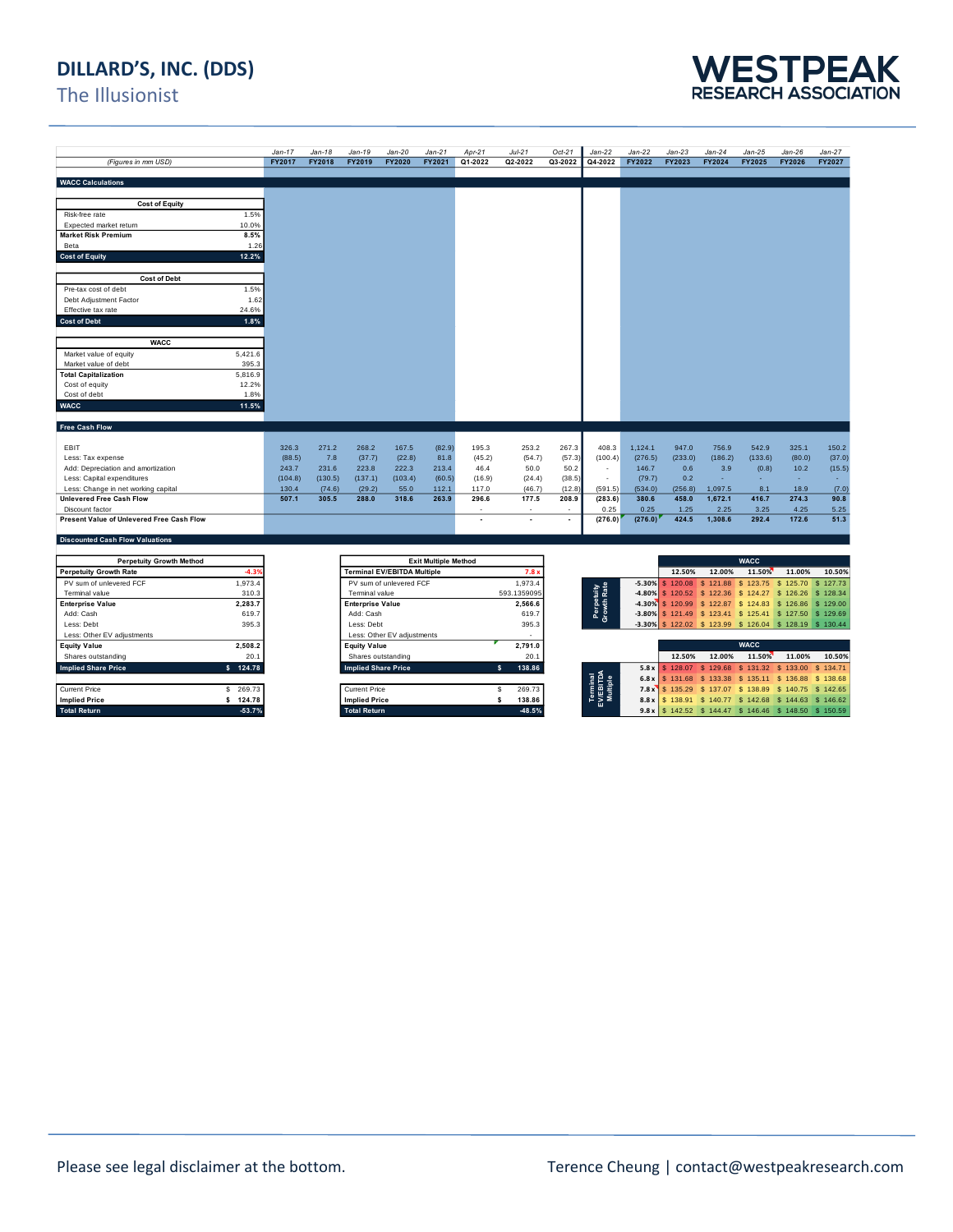

## **Appendix 3: Comparable Companies Analysis**

| (Figures in mm USD)               |                  |              |                    |                                      |                        |                     | <b>EV/EBITDA Multiple</b>       |                             |                           |                   | <b>P/E Multiple</b>        |           |  |  |
|-----------------------------------|------------------|--------------|--------------------|--------------------------------------|------------------------|---------------------|---------------------------------|-----------------------------|---------------------------|-------------------|----------------------------|-----------|--|--|
| Company                           | <b>Ticker</b>    |              | <b>Share Price</b> | <b>Diluted Shares</b><br>Outstanding | <b>Equity</b><br>Value | Enterprise<br>Value | 2021A<br><b>EV/EBITDA</b>       | 2022E<br><b>EV/EBITDA</b>   | 2023E<br><b>EV/EBITDA</b> | 2021A P/E         | 2022E P/E                  | 2023E P/E |  |  |
| Ralph Lauren Corporat (NYSE:RL)   |                  | $\mathbb{S}$ | 116.05             | 71.2                                 | 8,262.8                | 8,714.5             | 19.5x                           | 8.2x                        | 7.7x                      | (70.3 x)          | 17.3x                      | 14.1 x    |  |  |
| Tapestry, Inc.                    | (NYSE:TPR)       | \$           | 36.45              | 264.0                                | 9,622.8                | 11,291.0            | 8.6 x                           | 7.4x                        | 7.0 x                     | 12.4x             | 12.4x                      | 10.0 x    |  |  |
| Kohl's Corporation                | (NYSE:KSS)       | \$           | 52.12              | 139.2                                | 7,255.1                | 12,159.1            | 13.7x                           | 4.7x                        | 5.3x                      | (49.2 x)          | 7.1x                       | 7.9x      |  |  |
| American Eagle Outiftt (NYSE:AEO) |                  | \$           | 18.08              | 168.6                                | 3,048.3                | 4,420.0             | 25.4 x                          | 5.8x                        | 5.7x                      | (14.3 x)          | 8.9x                       | 8.8 x     |  |  |
| PVH Corp.                         | (NYSE:PVH)       | \$           | 79.16              | 70.0                                 | 5,541.2                | 8,602.9             | 30.3x                           | 7.0x                        | 6.8 x                     | (5.0 x)           | 11.3x                      | 8.5x      |  |  |
| Urban Outiftters, Inc.            | (Nasdaq:URBN) \$ |              | 25.32              | 96.4                                 | 2,440.8                | 2,958.6             | 21.7x                           | 5.8x                        | 5.8x                      | 2,532.0 x         | 8.1 x                      | 8.4x      |  |  |
| Macy's Inc.                       | (NYSE:M)         | \$           | 24.80              | 292.4                                | 7,251.5                | 11,932.5            | n/a                             | 3.7x                        | 4.4x                      | (2.0 x)           | 5.5x                       | 5.7x      |  |  |
| Nordstrom, Inc.                   | (NYSE: JWN)      | \$           | 24.26              | 159.4                                | 3,867.0                | 8,196.0             | n/a                             | 7.4x                        | 5.7x                      | (5.5 x)           | 22.1 x                     | 7.8 x     |  |  |
|                                   |                  |              |                    |                                      |                        |                     |                                 |                             |                           |                   |                            |           |  |  |
| Dillard's, Inc.                   | (NYSE:DDS)       | \$           | 271.84             | 18.8                                 | 5,110.6                | 5,002.6             | 40.7 x                          | 3.8x                        | 6.9x                      | (86.1 x)          | 6.5x                       | 16.0 x    |  |  |
|                                   |                  |              |                    |                                      |                        |                     |                                 |                             |                           |                   |                            |           |  |  |
| <b>Median</b>                     |                  |              |                    |                                      |                        |                     |                                 | 6.4x                        | 5.8x                      |                   | 10.1 x                     | 8.5x      |  |  |
| <b>Mean</b>                       |                  |              |                    |                                      |                        |                     |                                 | 6.2 x                       | 6.0 x                     |                   | 11.6x                      | 8.9 x     |  |  |
|                                   |                  |              |                    |                                      |                        |                     |                                 |                             |                           |                   |                            |           |  |  |
| <b>High</b>                       |                  |              |                    |                                      |                        |                     |                                 | 8.2 x                       | 7.7x                      |                   | 22.1 x                     | 14.1 x    |  |  |
| Low                               |                  |              |                    |                                      |                        |                     |                                 | 3.7 x                       | 4.4x                      |                   | 5.5x                       | 5.7x      |  |  |
|                                   |                  |              |                    |                                      |                        |                     |                                 |                             |                           |                   |                            |           |  |  |
|                                   |                  |              |                    |                                      |                        |                     | <b>EV/EBITDA Impliled Price</b> |                             |                           | P/E Implied Price |                            |           |  |  |
| Median                            |                  |              |                    |                                      |                        |                     |                                 | 453.44 \$<br>$\mathfrak{L}$ | 226.52                    |                   | 423.20 \$<br>\$            | 144.02    |  |  |
| Mean                              |                  |              |                    |                                      |                        |                     |                                 | \$<br>443.48 \$             | 237.16                    |                   | \$<br>484.51 \$            | 151.17    |  |  |
| High                              |                  |              |                    |                                      |                        |                     |                                 | \$<br>580.60 \$             | 301.70                    |                   | $\mathfrak s$<br>923.42 \$ | 239.27    |  |  |
| Low                               |                  |              |                    |                                      |                        |                     |                                 | \$<br>264.72 \$             | 173.95                    |                   | \$<br>228.21 \$            | 97.20     |  |  |
|                                   |                  |              |                    |                                      |                        |                     |                                 |                             |                           |                   |                            |           |  |  |